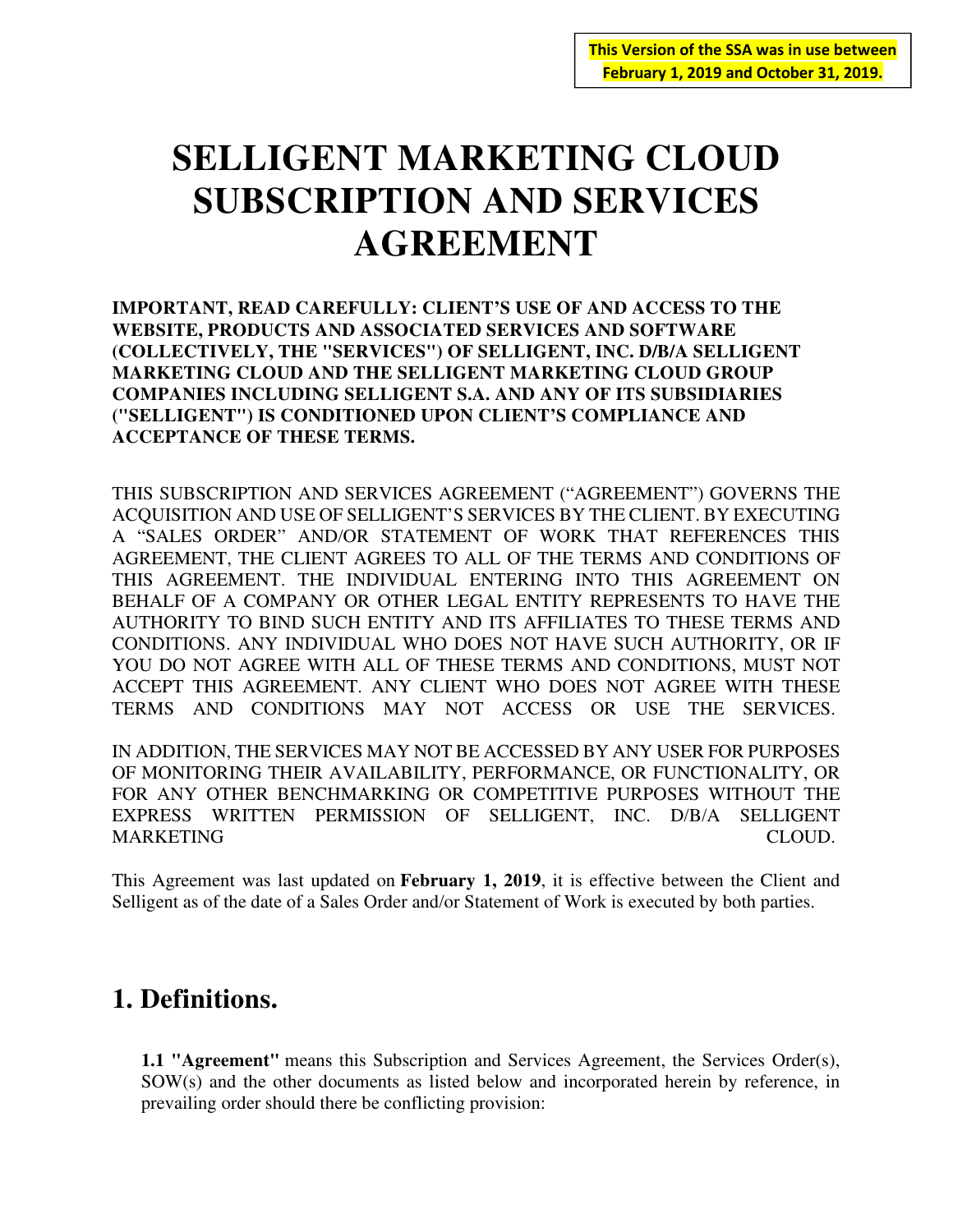- 1. Service Order(s), as applicable;
- 2. Specific Agreement(s), as applicable;
- 3. Data Processing Agreement ("DPA"), as applicable;
- 4. Support and Service Level Schedule;
- 5. Subscription and Services Agreement.

**1.2 "Acceptable Use Policy" or "AUP"** refers to the required actions and practices, as well as those actions and practices that are unacceptable and prohibited, with respect to the Client's use of any product or Service created, developed, sold, licensed, delivered, supplied or performed by Selligent under this Agreement.

**1.3 "Brand"** Any combination of unique design, sign, symbol, words, or a combination of these, employed by Client in creating an image that identifies a product and differentiates it from its competitors or its other services.

**1.4 "Channel"** In addition to the Platform's base modules, Client can add additional modules to enhance functionality or mode of communication with Client's customers, each of these modules is a "Channel". Each Channel is available separately and shall be accessible only via execution of a Sales Order(s).

**1.5 "Client"** includes any entity that controls, is controlled by, or is under common control with Client ("Affiliates"). For purposes of this Agreement, "Affiliate" means any entity directly or indirectly controlling or controlled by or in common control with Client, where "control" is defined as the ownership of at least 50% of the equity or beneficial interests of such entity or the right to vote for or appoint a majority of the board of directors or other governing body of such entity, and any other entity with respect to which Client or any of such Affiliates has management or operational responsibility. "Client" also includes any and all employees, agents, independent contractors, subcontractors, or affiliated third parties of Client who access or otherwise use the Service(s) provided under this Agreement. Client shall assume any liability arising out of the performance of its Affiliates, employees, agents, independent contractors, and affiliated third parties under this Agreement.

1.6 "Client Data" is all data, documentation, content, or information submitted by or on behalf of Client to or through the Service(s), including Consumer Data, any audio-visual design assets (i.e., photographic images, animations, illustrations), or other identifying or branding elements of Client or its clients to enable performance of the Service(s). For the avoidance of doubt, any and all Client Data shall remain the sole and exclusive property of Client.

**1.7 "Consumer Data"** means any information to which Selligent is provided access under this Agreement that could identify an individual either directly or indirectly including, without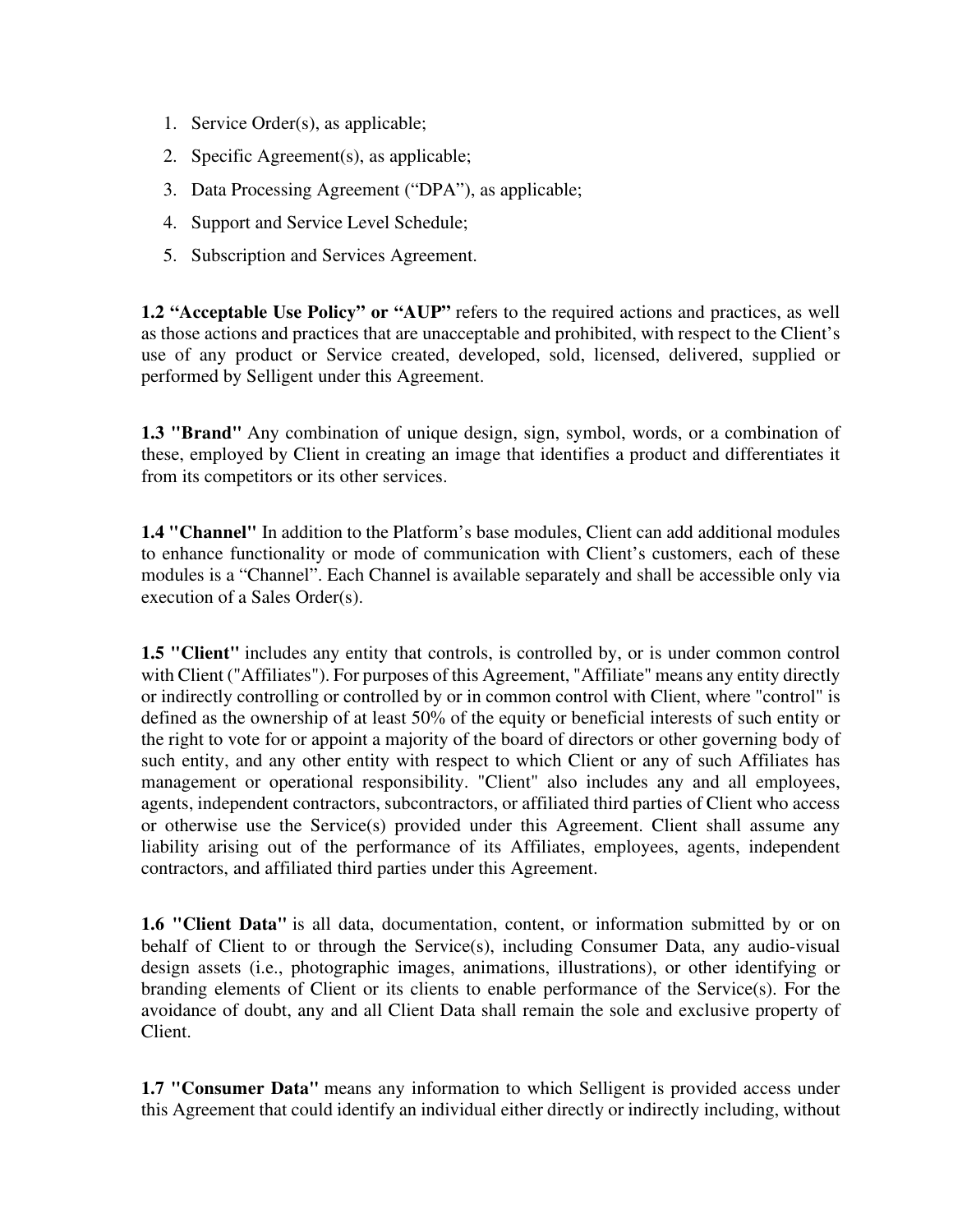limitation, the individual's name, birth date, personal contact information, passwords, employment information, or other individual confidential information.

**1.8 "Documentation"** are the information provided by Selligent describing operation and use of the Service(s), by any means of delivery, whether at Client's written request or otherwise, along with any other information provided to Selligent's clients generally, and all such items as updated from time-to-time.

**1.9 "Location"** refers to a specific point or area defined or identified by either: (a) the establishment by Client of a virtual perimeter of a specific geographic area (i.e. the area surrounding one of Client's physical locations) (a "Geofence"); and/or (b) the use of a device owned and placed by the Client transmitting a unique Bluetooth® signal that can be detected by the Services (a "Beacon").

**1.10 "Platform"** means the technical infrastructure Selligent has in place to provide the Subscription Service(s) for Client. Client may, elect to have multiple, logically separated installations of the Platform, each an "Instance". Instance(s) may be ordered only via execution of a Sales Order.

**1.11 "Project Service(s)"** means professional implementation, database, project management, technical integration, campaign services, and training services specified in an applicable SOW. An SOW for Project Services may describe certain work product (the "Deliverables"), which Deliverables, if any are specified, are limited to content specific to Client and do not include any retained, common, reusable or generic elements or methodologies.

**1.12 "Sector"** a description of the industry on which the Client's primary business is focused.

**1.13 "Service(s)"** means the Subscription Services, Project Services, Success Services and Support Services that the Client orders in the context of this Agreement. "Additional Services" may be ordered via subsequent SOW(s) and/or Sales Order(s) and upon execution of any such subsequent SOW(s) and/or Sales Order(s) shall be incorporated into the definition of "Services".

**1.14 "Service Order(s)"** are the ordering documents, including but not limited to a Sales Order, Statement of Work or otherwise, that specify, among other things, each Service, its subscription term and the scope of Service(s) ordered, and the applicable Fees. All such forms are executed hereunder and deemed incorporated herein.

**1.15 "Statement of Work" or "SOW"** means a document executed by Client and Selligent that specifies any Project Service(s), including the scope of such Project Service(s),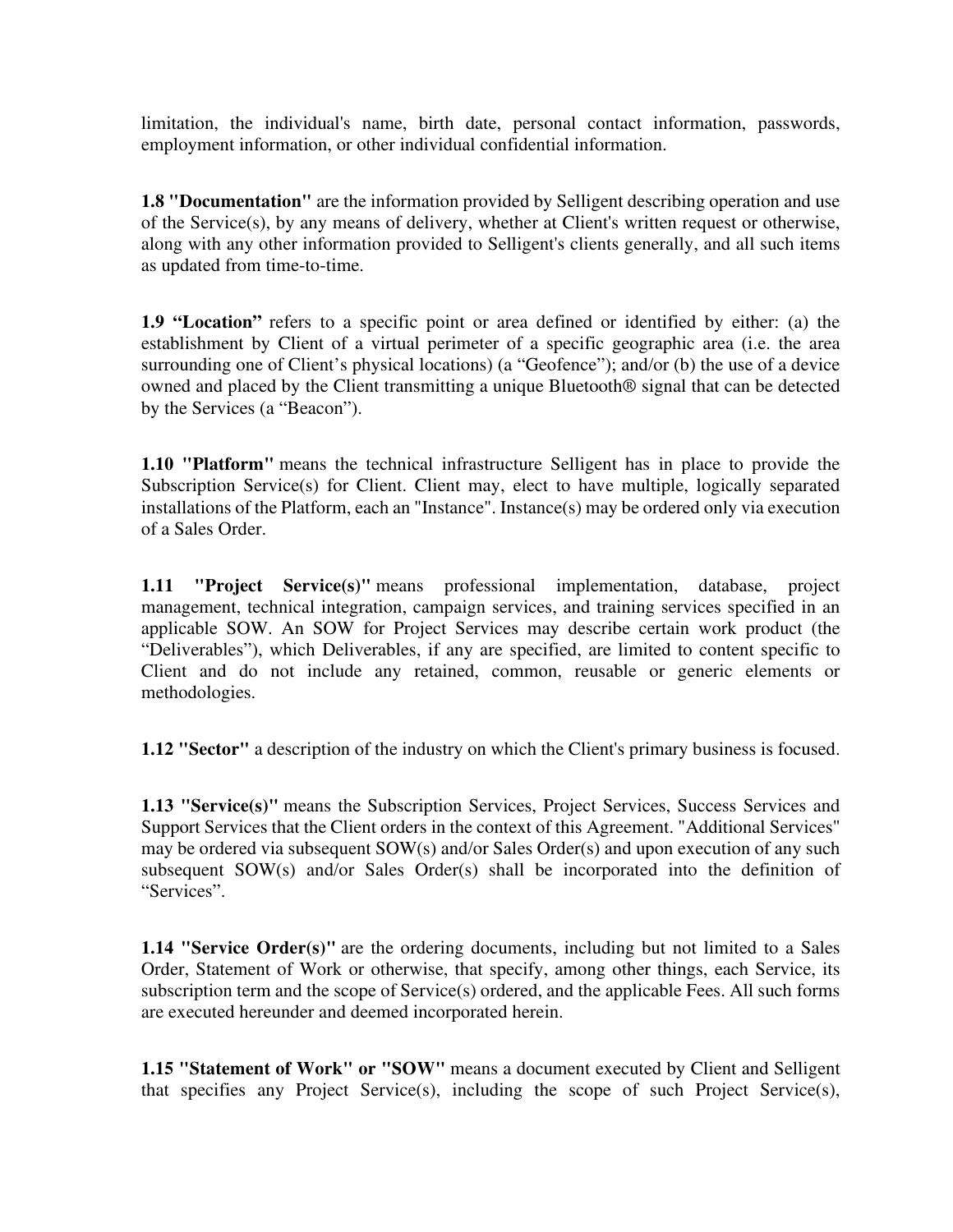specifications thereof, any Fees associated therewith, and any other terms and conditions mutually agreed to by the parties regarding such Project Service(s).

**1.16 "Subscription Service(s)"** means, as ordered on a Service Order, the software and products which Selligent owns and/or is licensed to resell and/or distribute from third-parties, accessible via a designated website or IP address, or ancillary products and services provided to Client by Selligent, to which Client is being granted access under this Agreement.

**1.17 "Subscription Term"** means the term specified in the applicable Sales Order during which Client can use the Subscription Service.

**1.18 "Success Service(s)"** are Client enablement services, limited to the provision of introductions, reviews, and/or explanations of new, unused or underutilized aspects of the Selligent Platform, including step-by-step walk throughs designed to enable Client's selfservice use of the Selligent Platform.

**1.19 "Support Service(s)"** means help-desk and technical support services which are by nature consumed on an ad-hoc basis and cannot be planned. Selligent provides permanent availability for those services governed by the conditions in the Support and Service Level Schedule (Exhibit A).

**1.20 "Unique Contact"** is a deduplicated e-mail address appearing on Client's lists within the Platform. The number of Unique Contacts appearing in a Client's list shall be used for billing purposes as described in an applicable Sales Order(s).

**1.21 "Usage Rights"** means those rights to use the Subscription Services in accordance with this Agreement.

**1.22 "User"** means an individual expressly authorized by Client to use the Services and to whom Client has supplied a user identification and password. Users may include Client's employees, agents (third-party service providers), independent contractors, or subcontractors.

## **2. Provision and Use of the Service(s).**

**2.1 Description of Subscription Service(s).** Selligent will make available the Subscription Service(s) for Client's use in an environment hosted and managed by Selligent and its contracted third-party(ies). Selligent may change third-party providers at any time, in its sole discretion, including by hosting, and/or by providing the Service(s) directly. Client shall have no right to pursue a cause of action or other claim against any such third-party provider(s) with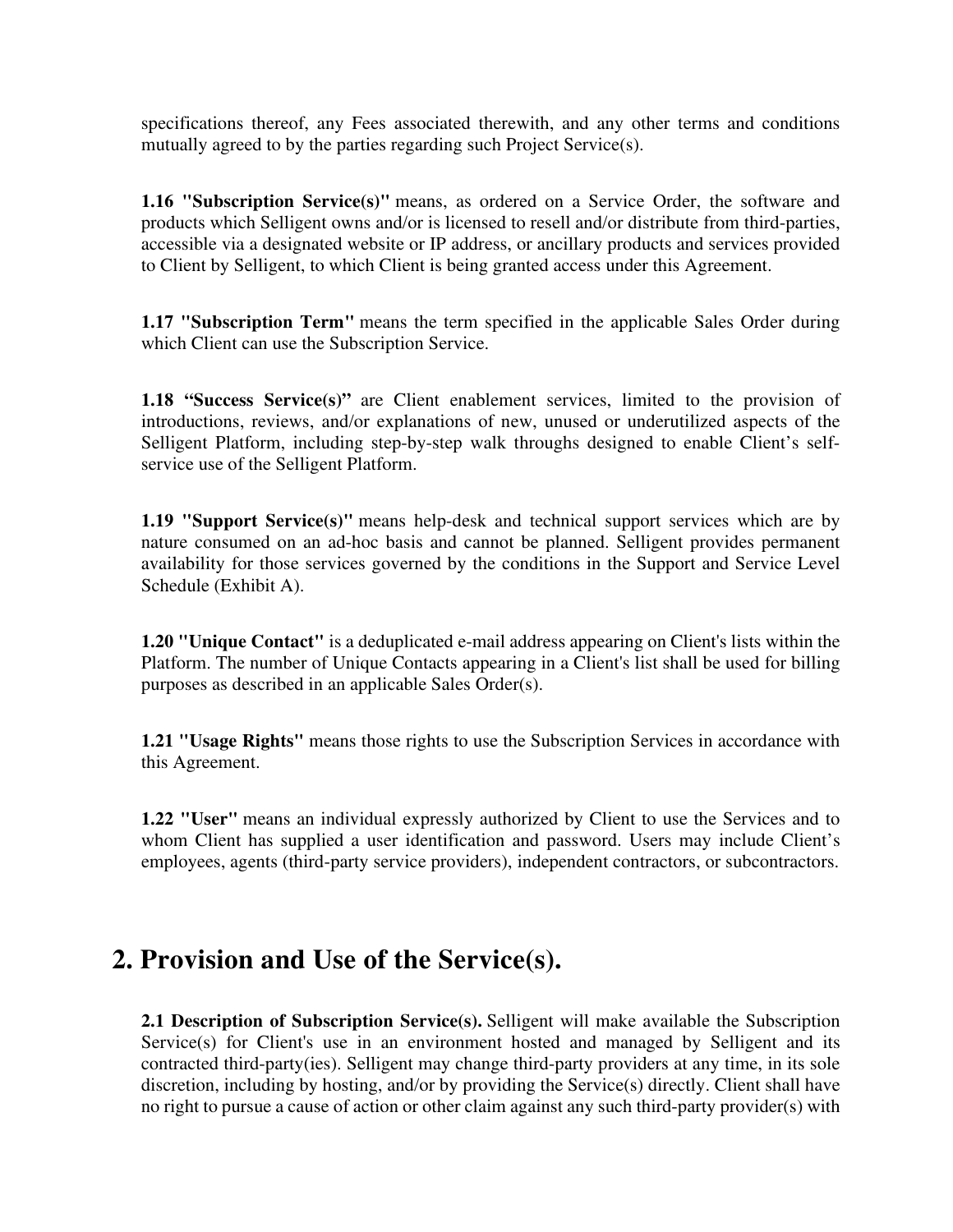respect to the provision of Services under this Agreement, and expressly acknowledges this and waives any such right(s) to do so, provided, however, that the obligations under this Section 2.1 shall not constitute a waiver of any rights Client may have against Selligent related to the provision of Service(s) under this Agreement, including those aspects of the Service(s) provided by a contracted third-party, and Selligent acknowledges that it is responsible and liable for the performance of any third-party vendor hereunder. Selligent or its contracted thirdparty(ies) may provide Client, solely for Client's own internal use, with access information (including without limitation URL(s), XML interface(s), user name(s) and/or password(s)) to access the Service(s). If a server migration is required, Selligent will take commercially reasonable steps to notify Client at least twelve (12) hours in advance of beginning the migration unless the server migration process must begin sooner to protect server data. Selligent will also take commercially reasonable steps to ensure that server migrations are complete within six (6) hours of start time. Client agrees that other required maintenance may interfere with access and use of the Service(s) until such maintenance has been completed, and expressly accepts such condition. Selligent will take commercially reasonable steps to notify Client approximately two (2) business days in advance of any such additional required maintenance. In the event of downtime, Client will only be entitled to credit(s), refund(s), and/or set-offs as expressly provided in this Agreement, the Support and Service Level Schedule, attached hereto as Exhibit A and incorporated herein by reference, or as otherwise agreed upon by the parties in writing.

Selligent may also provide Client with Project Services and Support Services as may be described in a Statement of Work. Timeframes specified in any Sales Order or Statement of Work are only estimates. Actual performance times will be dependent upon Client's timely provision of accurate and properly-formatted data, feedback, and access to key personnel reasonably requested by Selligent from time-to-time. Selligent shall not be accountable for any performance delays caused by Client's failure to timely provide such data, access, or feedback required for its performance. In such an event, estimated timetables shall be extended accordingly, and Fees may be increased as a result of such delays.

Client shall not have any right, claim or interest whatsoever relating to the Services other than those granted by this Agreement. Client agrees that execution of any Service Order shall not be contingent on the delivery of any future functionality or features, nor shall any such execution rely on any oral or written, private or public comments made by Selligent respecting future functionality or features.

**2.2 Selligent Obligations; Reservations of Rights.** Selligent shall make the Service(s) available to Client pursuant to the terms and conditions of this Agreement and any set forth on the Service Order(s). During the term of this Agreement: (i) the Service(s) shall perform materially in accordance with its Documentation, and (ii) the functionality of the Service(s) will not be materially decreased from that available as of the Effective Date. Client agrees its purchase of Subscription Services is not contingent on the delivery of any future functionality or features nor on any oral or written private or public comments made by Selligent respecting future functionality or features. Client acknowledges that in providing the Service(s), Selligent uses Selligent's: (a) company name(s), copyright(s), trademark(s), logo(s), domain name(s),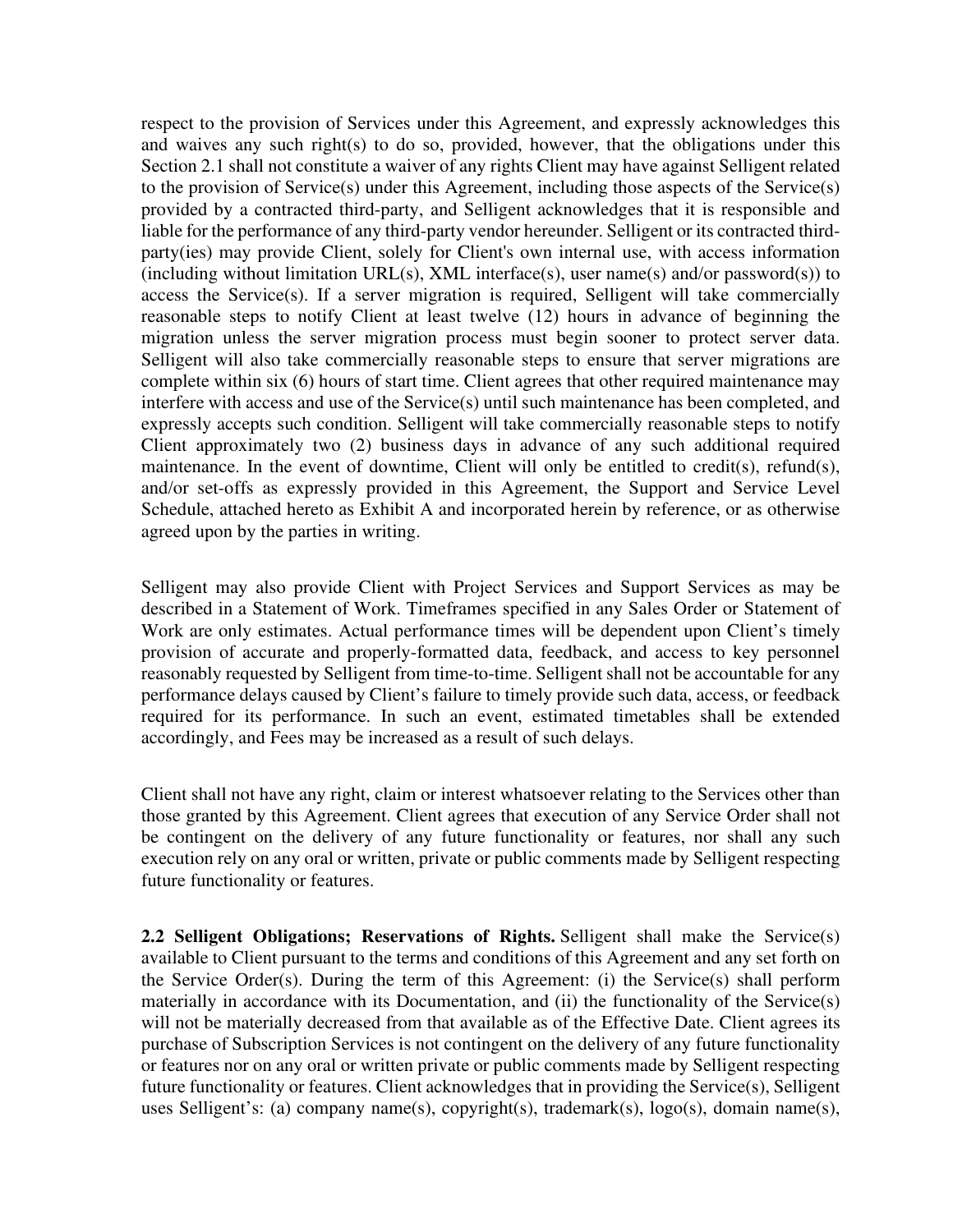the product and service name(s) associated with the Service(s), and other trademarks and service marks; (b) certain audio and visual information; and (c) other technology, software, hardware, products, processes, algorithms, user interfaces, know-how and other trade secrets, techniques, designs, inventions, and other tangible or intangible technical material or information (collectively "Selligent Technology") and that the Selligent Technology is covered by intellectual property rights owned or licensed by Selligent (collectively "Selligent IP Rights"). Certain components of the Selligent Technology may be provided by third-party providers, and are subject to terms of Specific Agreements as indicated in an applicable Sales Order. Such third-party components are the Intellectual Property of the specific providers, and as such, no right, title or interest, other the right to utilize the Services as described herein, shall vest in the Client. Other than as expressly set forth in this Agreement, no right, title, license or any other rights in or to the Selligent Technology or Selligent IP Rights are granted to Client, and that any and all such licenses and rights are hereby expressly reserved by Selligent. In addition, Selligent reserves the right to modify, update, upgrade, or discontinue features of the Service(s), however no functionality of the Service(s) will be materially decreased from those available as of the Services ordering. Client acknowledges and agrees that Selligent may, subject to the terms of its Privacy Policy, currently available at: https://www.selligent.com/privacy-policy and the terms of this Agreement, use Client Data to provide services hereunder. Client hereby grants to Selligent a non-exclusive, non-transferable license to use, perform, and display the Client Data during the Term solely to allow Selligent to perform its obligations as stated herein. Selligent may prepare aggregated and anonymized summary statistics incorporating, and based upon, the usage activity, delivery data, and other statistics of Client and Selligent's other clients ("Benchmarking Statistics"). Selligent shall own all right, title, and license in the Benchmarking Statistics, which it may use in its own research, marketing and other commercial services, offerings or activities.

**2.3 Client Obligations.** Client shall use the Service(s) solely for its internal business purposes as contemplated by this Agreement. Client is solely responsible for all activities that occur under Client's user accounts and acknowledges having been sufficiently informed about the Platform specifications. Further, Client shall: (i) have sole responsibility for the accuracy, quality, integrity, legality, reliability, and appropriateness of all Client Data (including its text, audio, images or other content) and shall not store in the Platform any data that is illegal, harmful, or offensive (The database of Client's production instance shall be limited to fifty gigabytes (50GB) unless Client purchases extra database capacity from Selligent); (ii) use commercially reasonable efforts to prevent unauthorized access to, or use of, the Service(s), and notify Selligent promptly of any unauthorized use; and (iii) have sole responsibility for complying with all applicable local, state, federal, and foreign laws and regulations governing its use of the Service(s) and Platform. Client agrees not to store any data in the Platform that violates the security, stability, or integrity of any network, computer, communications system, software application, network, or computing device.

2.4 Client Use Guidelines & Restrictions. Selligent grants Client a limited, non-exclusive, non-transferable, non-sublicensable, worldwide right to access and use the Service(s) in accordance with all the terms and conditions of this Agreement. Client is responsible for the provision and use of the appropriate equipment needed to connect to and use the Services,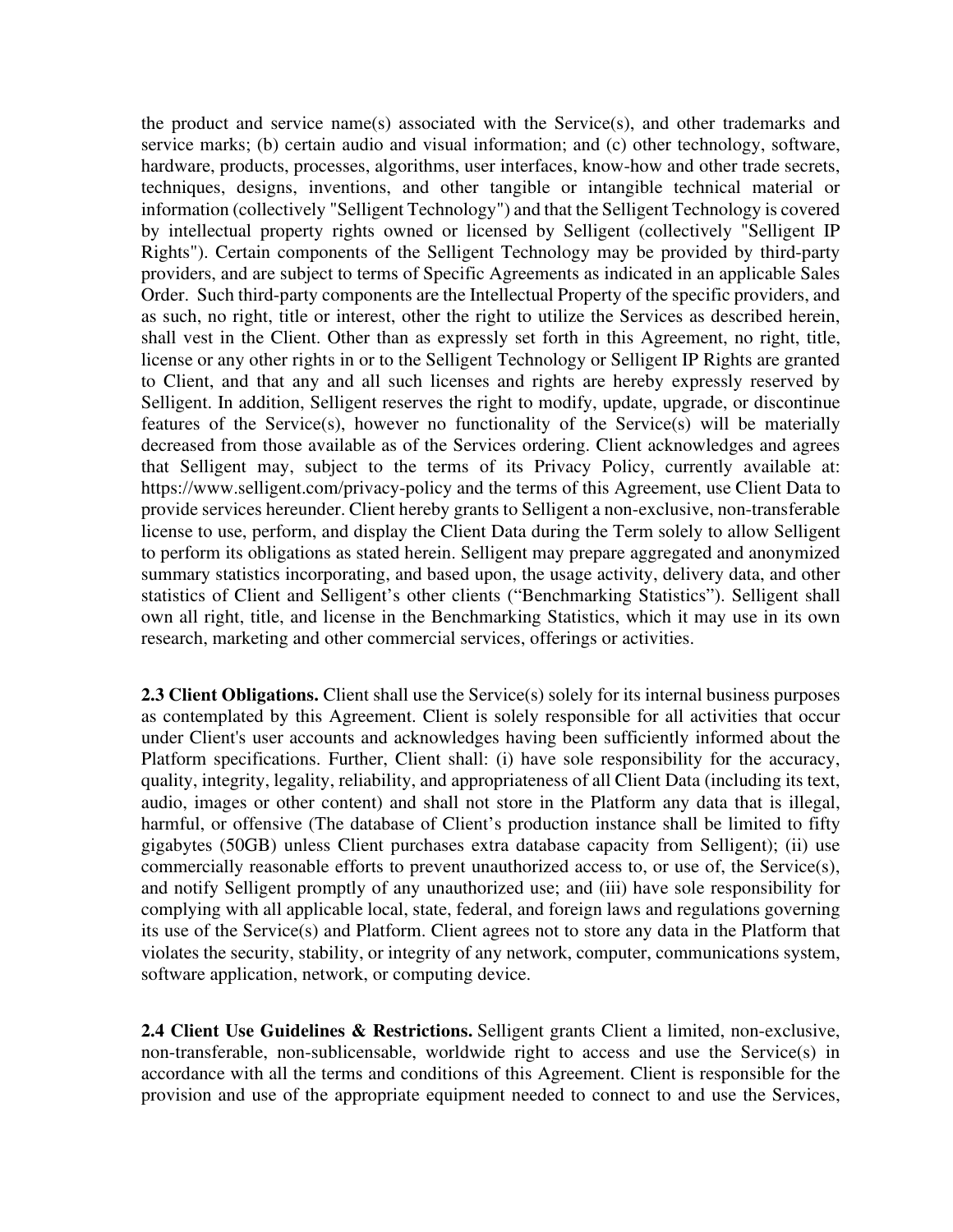including, without limitation, computers, computer operating system and web browser. Client shall ensure that this equipment complies with the specifications set forth in the Documentation. Client shall not: (i) license, sublicense, sell, resell, rent, lease, transfer, assign, distribute, time-share or otherwise commercially exploit or make the Service(s) available to any third-party, other than as contemplated by this Agreement; (ii) use the Service(s) to send spam or otherwise duplicative or unsolicited electronic communications in violation of any applicable law; (iii) send or store material which is infringing, libelous, or otherwise unlawful or tortious, including material harmful to children or violative of any third-party privacy rights; (iv) use the Services for any criminal, illegal or otherwise unlawful purposes; (v) send or store material known by Client to contain software viruses, worms, Trojan horses or other harmful computer code, files, scripts, agents or programs; (vi) intentionally interfere with or disrupt the integrity or performance of the Service(s) or the data contained therein; or (vii) attempt to gain unauthorized access to the Service(s) or their related systems or networks; (viii) modify, copy or create derivative works based on the Service(s) or Selligent Technology; (ix) create Internet "links" to or from the Service(s), or "frame" or "mirror" any content forming part of the Service(s), other than on Client's own intranets or otherwise for its own internal business purposes; or (x) disassemble, reverse engineer, translate or decompile the Service(s) or Selligent Technology, or purposefully access it with the intent to (A) build a competitive product or service, (B) build a product or service providing substantially similar features, functions or graphics of the Service(s), or (C) copy any features, functions, or graphics of the Service(s). Client may not access the Service(s) if Client is a competitor of Selligent, except with Selligent's prior written consent. Client may not access the Service(s) for purposes of monitoring its performance or functionality, or for any other benchmarking or competitive purpose(s).

Client may not use the Services or the Platform for (i) activities or purposes for which the Platform or Services require specific certifications (e.g. they are not certified for Payment Card Industry (PCI) compliance; (ii) for storing any personally identifiable medical, healthcare, or financial related data; or (iii) for activities or purposes which exceed the license granted in this Agreement (e.g. disaster recovery services, the sending of videos and the hosting of videos on the Platform and Services; using of bandwidth in an abusive manner by including large files in e-mails are forbidden); in excess of the Platform limitations as defined in the Documentation; and/or in a manner adversely affecting the Services' usability for Selligent, including for Selligent's other clients.

**2.5 Subscription Services Requirements:** : Except to the extent the enumerated items below permit deviation, Client shall, at all times, comply with the Acceptable Use Policy ("AUP") of Selligent, as may be updated from time-to-time by Selligent, in its sole discretion, on notice to Client, currently available at: http://www.selligent.com/acceptable-use-policy. Client further agrees that it will:

a. use commercially reasonable security precautions, including encrypting any Consumer Data transmitted to Selligent servers or storage devices;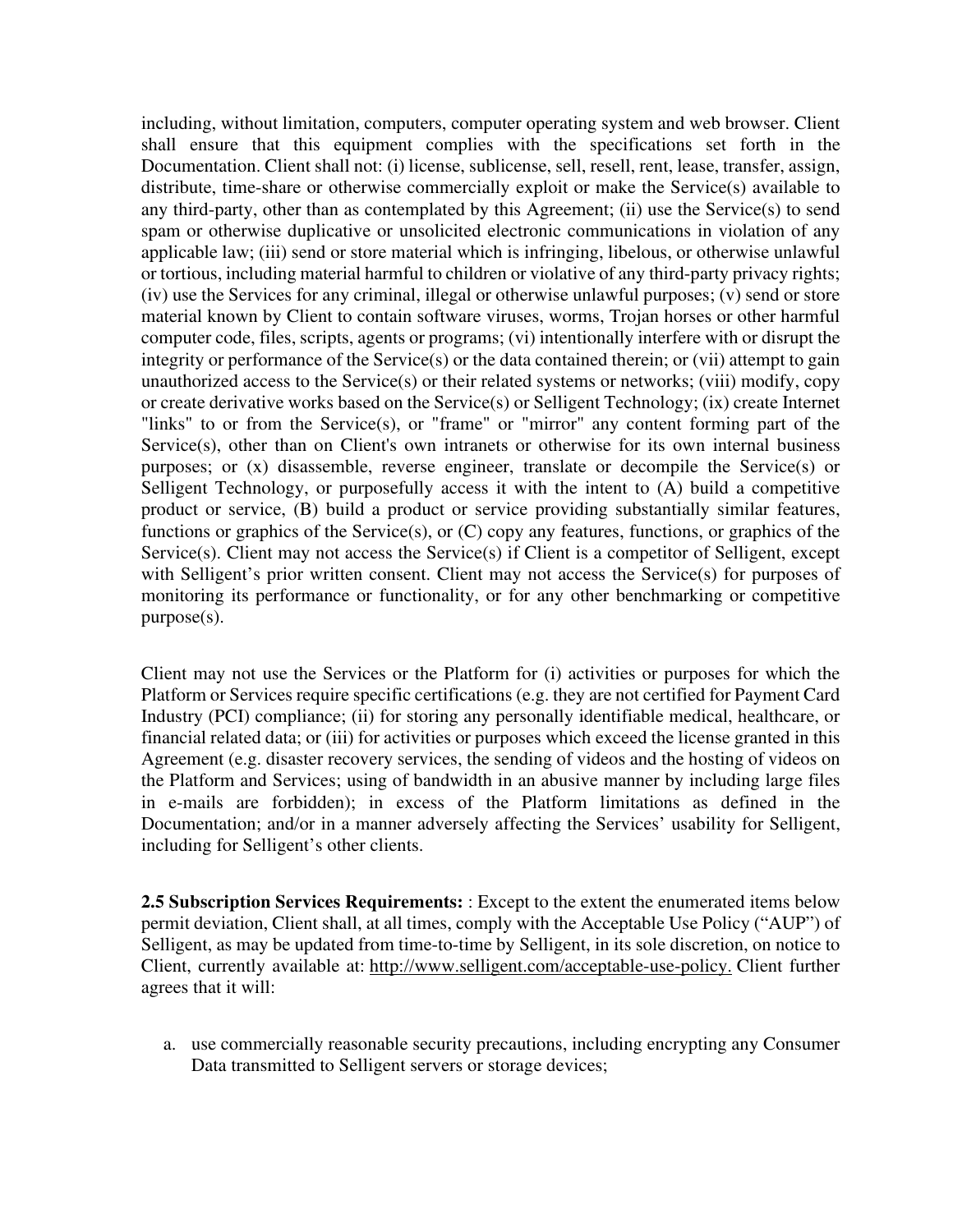- b. cooperate with Selligent's reasonable investigations of services outages, security problems and/or any suspected breach of this Agreement, including all exhibit(s) and Service Orders;
- c. include the recipient's e-mail address in the body of the message or in the "TO" line of the e-mail;
- d. on request, or as needed, respond to any third-party complaints, promptly provide any available information documenting the business relationship or consent of the involved parties, and otherwise reasonably cooperate in responding to complaints and mitigating the effects related to such complaints on applicable third-party cloud hosting provider's networks or Selligent's provision of the Service(s);
- e. post a Privacy Policy for each domain named in or associated with each mailing;
- f. post an e-mail address for complaints (such as abuse@yourdomain.com) in a conspicuous place on each website named in or associated with each mailing and promptly respond to messages sent to such address;
- g. not alter or obscure mail headers or assume a sender's identity without the sender's explicit permission;
- h. honor revocations of consent or unsubscribe requests, and notify recipients of the same; and
- i. properly handle and process notices sent to Client by any person claiming Client Data violates such person's rights.

Selligent may, in its sole discretion or at the direction of any then-applicable third-party service provider(s) may suspend the Service(s), and, as the case may be, IP address(es), for a violation of the AUP or an actual or reasonably-apparent imminent attack or unauthorized access, until such violation, attack or unauthorized access is remedied. In the event Selligent must suspend Service(s) due to an actual or reasonably-apparent imminent attack on, or unauthorized access to, the Service(s), Selligent will use commercially reasonably efforts to provide Client with advanced notice of such suspension. Selligent reserves the right to terminate any client for any singular material violation of the AUP that risks the safety, security or reputation of any network, person or entity, or for repeated violations of the AUP resulting in burdensome administration for Selligent or the then-applicable third-party service provider. In the event of any such suspension or termination, Client shall not be entitled to any credit, refund, or setoff.

**2.6 Third-Party Providers.** Any exchange of data or other interaction between Client and a third-party provider (other than any subcontractor or agent performing any obligations of Selligent under this Agreement), and any purchase by Client of any product or service offered by any third-party provider, is solely between Client and such third-party provider.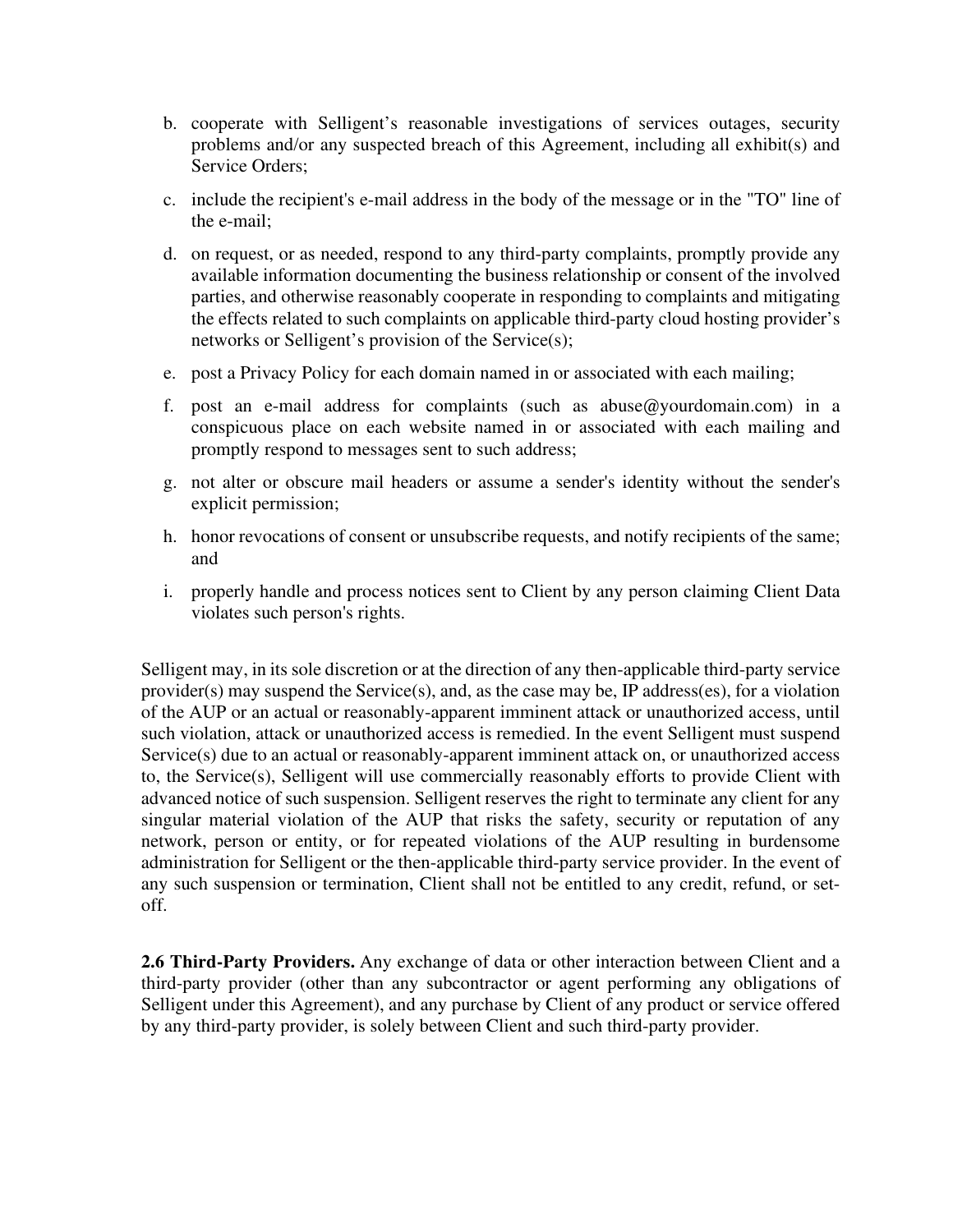## **3. Fees & Payment.**

**3.1 Fees.** Throughout the Term of this Agreement, Selligent will invoice and Client shall pay all "Fees" specified in all executed Service Orders hereunder in accordance with the terms and conditions set forth herein. Except as otherwise provided in a Sales Order or SOW, all Fees are quoted in United States Dollars ("USD"). Except as provided for in Sections 6.2 and 9.2 of this Agreement, all Fees are non-refundable.

**3.2 Invoicing & Payment.** Fees for the Service(s) will be invoiced in accordance with the terms in the relevant Service Order and shall be payable, by Client, annually in advance, unless otherwise agreed to in writing by the parties. Unless otherwise stated in the Service Order, Fees shall be payable net thirty (30) calendar days from date of invoice. Unless otherwise stated in the Service Order, all Fees under this Agreement shall be specified in USD. Client shall maintain complete and accurate billing and contact information for the Service(s) at all times, and shall update such information periodically, as needed. Unless agreed to otherwise in a specific Service Order, all payments made by Client hereunder shall be made electronically via automated clearing house payment ("ACH") or wire transfer in accordance with the terms herein.

**3.3 Overdue Payments.** Any payment(s) not received from Client by the due date may accrue late charges at the rate of 0.5% of the outstanding balance per month, or the maximum rate permitted by law, whichever is lower, from the date such payment was due until the date paid. Upon two (2) business days' notice, Selligent may suspend any Service that is unpaid as and when due, and will notify Client of such suspension by e-mail. Selligent may fully and finally terminate any Service(s) that remains unpaid five (5) business days following such e-mail notice. In the event of any termination of Services as described in this Agreement, Client acknowledges and agrees that Selligent shall have no obligation to retain Client Data, and that such Client Data may be irretrievably deleted no sooner than fourteen (14) calendar days after any termination hereunder.

**3.4 Taxes.** Unless otherwise stated, Fees specified on a Service Order do not include any local, state, federal or foreign taxes or duties of any nature ("Taxes"). Client shall be responsible for paying all Taxes, excluding any taxes based on Selligent's income. If Selligent has the legal obligation to pay or collect Taxes in any jurisdiction, Client shall be responsible for such Taxes and the appropriate amount shall be invoiced to and paid by Client, unless Client provides to Selligent a valid tax exemption certificate authorized by the appropriate taxing authority.

# **4. Confidentiality.**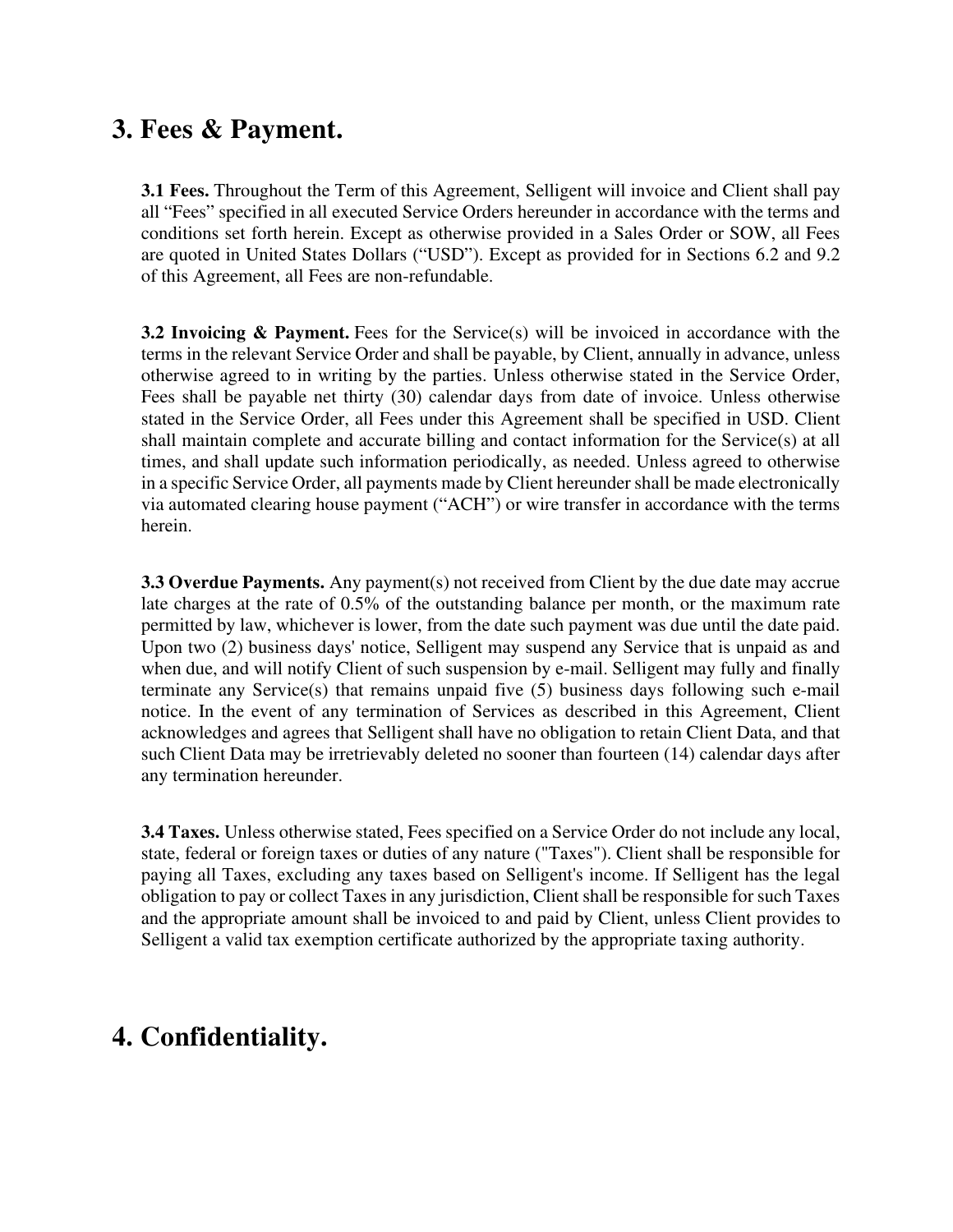**4.1 Definition of Confidential Information.** As used herein, "Confidential Information" is all non-public and proprietary information of a party ("Disclosing Party") disclosed by or on behalf of the Disclosing Party to the other ("Receiving Party"), whether orally or in writing, that is designated as confidential or that reasonably should be understood to be confidential given the nature of the information and the circumstances of disclosure, including this Agreement (and pricing and other terms reflected in all Service Order(s)), Client Data, the Service(s), the Selligent Technology, business and marketing plans, trade secrets, technology and technical information, product designs, methods, processes, code, data, inventions, apparatus, statistics, programs, research, development, information technology, network designs, passwords, sign-on codes, usage data, business processes, and the terms of this Agreement. Confidential Information (except for Client Data) shall not include any information that: (i) is or becomes generally known to the public without breach of any obligation owed to the Disclosing Party; (ii) was known to the Receiving Party prior to its disclosure by the Disclosing Party without breach of any obligation owed to the Disclosing Party; (iii) was independently developed by the Receiving Party without breach of any obligation owed to the Disclosing Party; (iv) is incorporated into Benchmarking Statistics; or (v) is received from a third-party without breach of any obligation owed to the Disclosing Party.

**4.2 Confidentiality.** Except as provided for in Sections 2.1 and 4.4 of this Agreement, the Receiving Party shall not disclose or use Confidential Information of the Disclosing Party for any purpose outside the scope of this Agreement, except with Disclosing Party's prior written permission.

**4.3 Protection.** Throughout the Term of this Agreement, and for a period of three (3) years from the termination thereof, each party agrees to a) use at least the same care and precaution in protecting such Confidential Information as the Receiving Party uses to protect its own Confidential Information and trade secrets, and in no event use not less than a commercially reasonable standard of care to protect Disclosing Party's Confidential Information disclosed hereunder; (b) not use Disclosing Party's Confidential Information other than as necessary to perform its obligations under this Agreement; (c) not disclose the Confidential Information to any other third-party except as provided herein or as authorized by the Disclosing Party in writing; and (d) disclose Disclosing Party's Confidential Information to its authorized employees, agents, affiliates and/or consultants on a "need-to-know" basis only, provided that each Representative is bound by obligations of confidentiality and usage and restrictions against disclosure substantially similar to those contained herein. If required under applicable law, Client and Selligent agree to be bound by the DPA, a copy of which is hereby incorporated into this Agreement as Exhibit B. Client agrees that Selligent may, subject to the terms of the DPA, process Client and Consumer Data.

**4.4 Compelled Disclosure.** If the Receiving Party is compelled by law to disclose Confidential Information of the Disclosing Party, it shall (i) provide the Disclosing Party with reasonable prior written notice of such compelled disclosure (to the extent legally permitted), (ii) provide the Disclosing Party with reasonable assistance and cooperation, at Disclosing Party's cost, if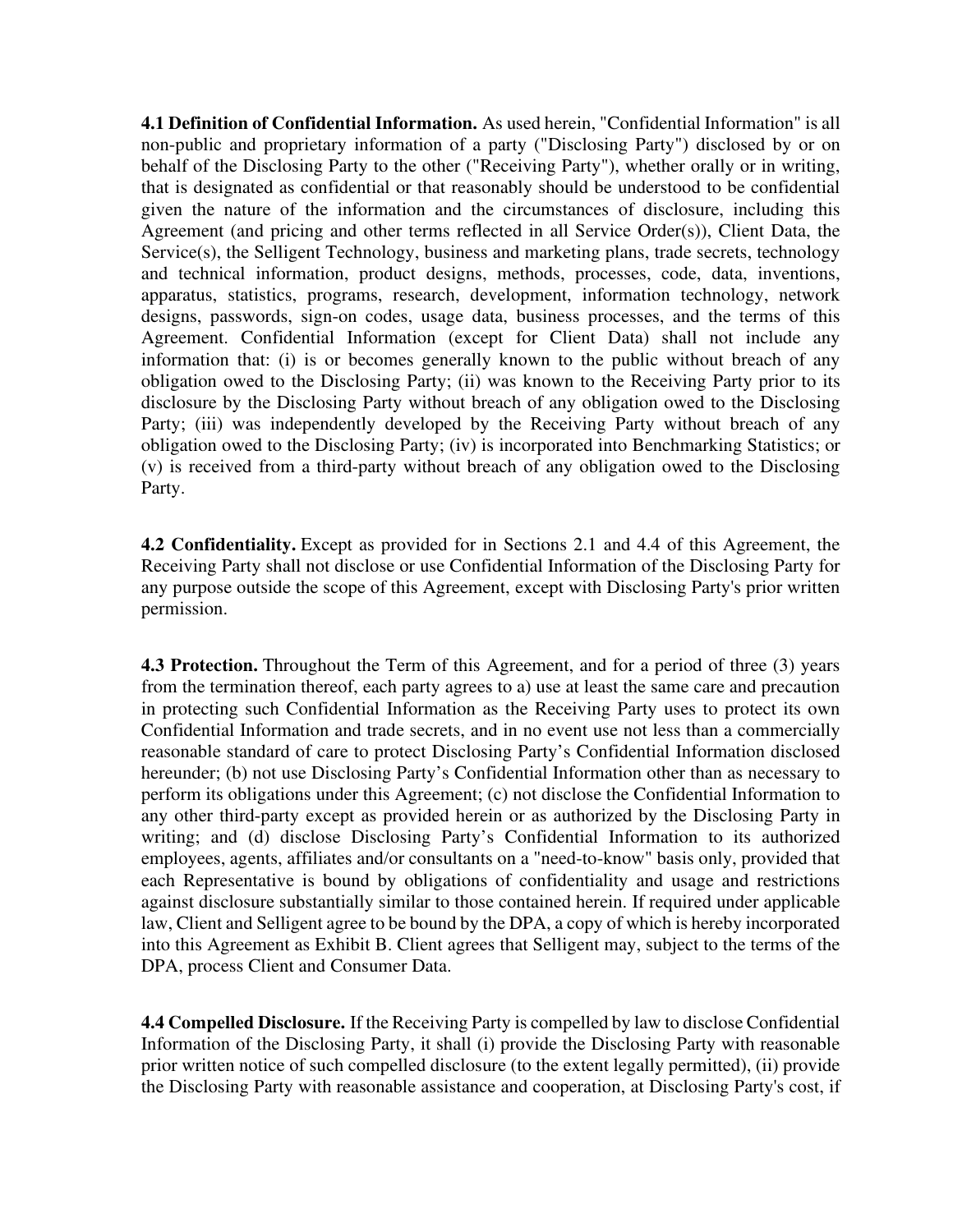the Disclosing Party wishes to contest or limit the disclosure, and (iii) only disclose that Confidential Information necessary to comply with such subpoena or order.

**4.5 Remedies.** If the Receiving Party discloses or uses (or threatens to disclose or use) any Confidential Information of the Disclosing Party in breach of this Section, the Disclosing Party shall have the right, in addition to any other remedies available to it, to seek injunctive relief to enjoin such acts, it being specifically acknowledged by the parties that any other available remedies are inadequate.

**4.6 Return of Confidential Information.** Upon the written request of Disclosing Party at any time throughout the Term or upon expiration or termination of this Agreement, Receiving Party shall at its option, and if legally permissible, return or destroy (and certify such destruction in a signed writing) all Confidential Information of Disclosing Party, including all copies thereof, whether in physical or electronic form; provided, however, Selligent may retain an archival set of its working papers and a copy of Client's Confidential Information for ensuring compliance with applicable laws, regulations, and professional standards regarding documentation of work performed under this Agreement. To the extent that it is impracticable to return or destroy any Confidential Information, and with respect to any information retained for archival purposes, Receiving Party shall continue to maintain the confidentiality of such information in accordance with this Agreement for as long as such information is retained.

**4.7 Data Breach.** For purposes of this section, a "breach" means any actual unlawful or unauthorized access, acquisition, or use of Client Data that compromises the security, privacy, or integrity of the Client Data. If any Client Data that is held by Selligent is breached, Selligent shall utilize commercially reasonable efforts to: (i) provide the Client written notice of such breach no later than three (3) business days from the date it obtains actual or constructive knowledge of the breach; and (ii) take steps designed to mitigate all known causes of the breach. In the event of a breach as defined in this section or any other occurrence of any other event regarding Consumer Data resulting from Selligent's failure to comply with applicable law or with the provisions of this Section 4 that requires notification under applicable law, Selligent agrees, subject to the limits set forth in Section 7, to pay the Client's reasonable direct costs incurred in providing any required notice to affected individuals in accordance with any applicable law.

#### **5. Warranties & Disclaimers.**

**5.1 Mutual Warranties.** Each party warrants that it has the legal power to enter into this Agreement.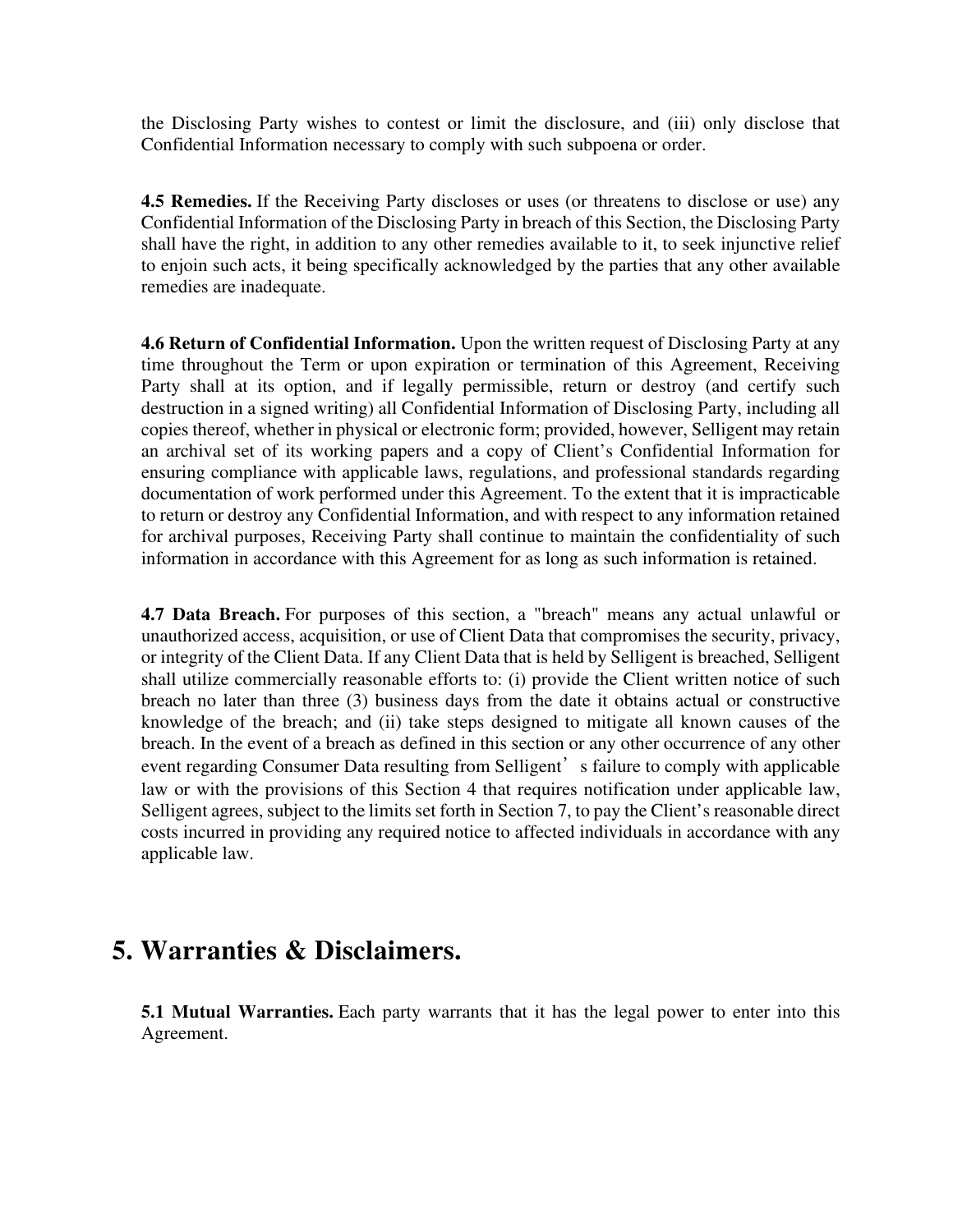**5.2 Selligent Warranties.** Selligent warrants that it will provide the Service(s) in a workmanlike manner consistent with general industry standards reasonably applicable to the provision thereof. If Client notifies Selligent in writing, within thirty (30) calendar days of receipt thereof, of the failure of any unaltered version of any Deliverables specified in an applicable Statement of Work or with any Subscription Services ordered in a Sales Order, to perform as described in any Documentation or set forth in an applicable Statement of Work ("Error(s)"), Selligent's sole liability with respect to the noted Errors in the unaltered versions of such Deliverables or Subscription Services, shall be to attempt to correct those errors. Should any Errors contained within any of the Deliverables or with respect to any Subscription Services result from Client's, or any third-party's alterations, modifications or adjustments to the same, Selligent may, in its sole discretion, attempt to correct those Errors, on a time and materials basis at its then-current rates.

**5.3 Client Warranties.** Client warrants that: (a) Client owns or otherwise has the right to use any Client Data, Consumer Data, software, systems or materials provided by or on behalf of Client to Selligent in performing any Services hereunder; (b) Client Data and Consumer Data do not, and shall not, contain any data or materials that infringe upon the intellectual property rights of a third-party, or that Client knows to be inaccurate; (c) Client has obtained the necessary authorizations to permit Selligent to access any third-party data, software, systems and materials to provide any Services requested under an applicable Sales Order or Statement of Work; and (d) Client's use of the Services, Deliverables, and any outputs or results obtained therefrom shall not violate any applicable law, rule, or regulation, including, without limitation, export, privacy, anti-discrimination, or anti-trust laws, or any proprietary or contract right of any third-party.

**5.4 Disclaimer.** EXCEPT AS EXPRESSLY PROVIDED HEREIN, SELLIGENT MAKES NO WARRANTY OF ANY KIND, WHETHER EXPRESS, IMPLIED, STATUTORY, OR OTHERWISE. SELLIGENT HEREBY SPECIFICALLY DISCLAIMS ALL IMPLIED WARRANTIES, INCLUDING ANY WARRANTY OF MERCHANTABILITY OR FITNESS FOR A PARTICULAR PURPOSE, TO THE MAXIMUM EXTENT PERMITTED BY APPLICABLE LAW.

#### **6. Indemnification.**

**6.1 Mutual Indemnification.** Each Party (the "Indemnifying Party") will indemnify, defend, and hold harmless the other Party and its respective officers, directors, employees and agents, affiliates, subsidiaries, successors in interests, and assigns from and against any and all thirdparty claims, actions, demands, or lawsuits arising out of performance of this Agreement ("Claim(s)"), and resulting judgments, damages, liabilities, fines, penalties, losses, costs, and expenses (including reasonable attorneys' fees) or any amounts paid in settlement thereof subject to the conditions herein, to the extent arising out of or relating to: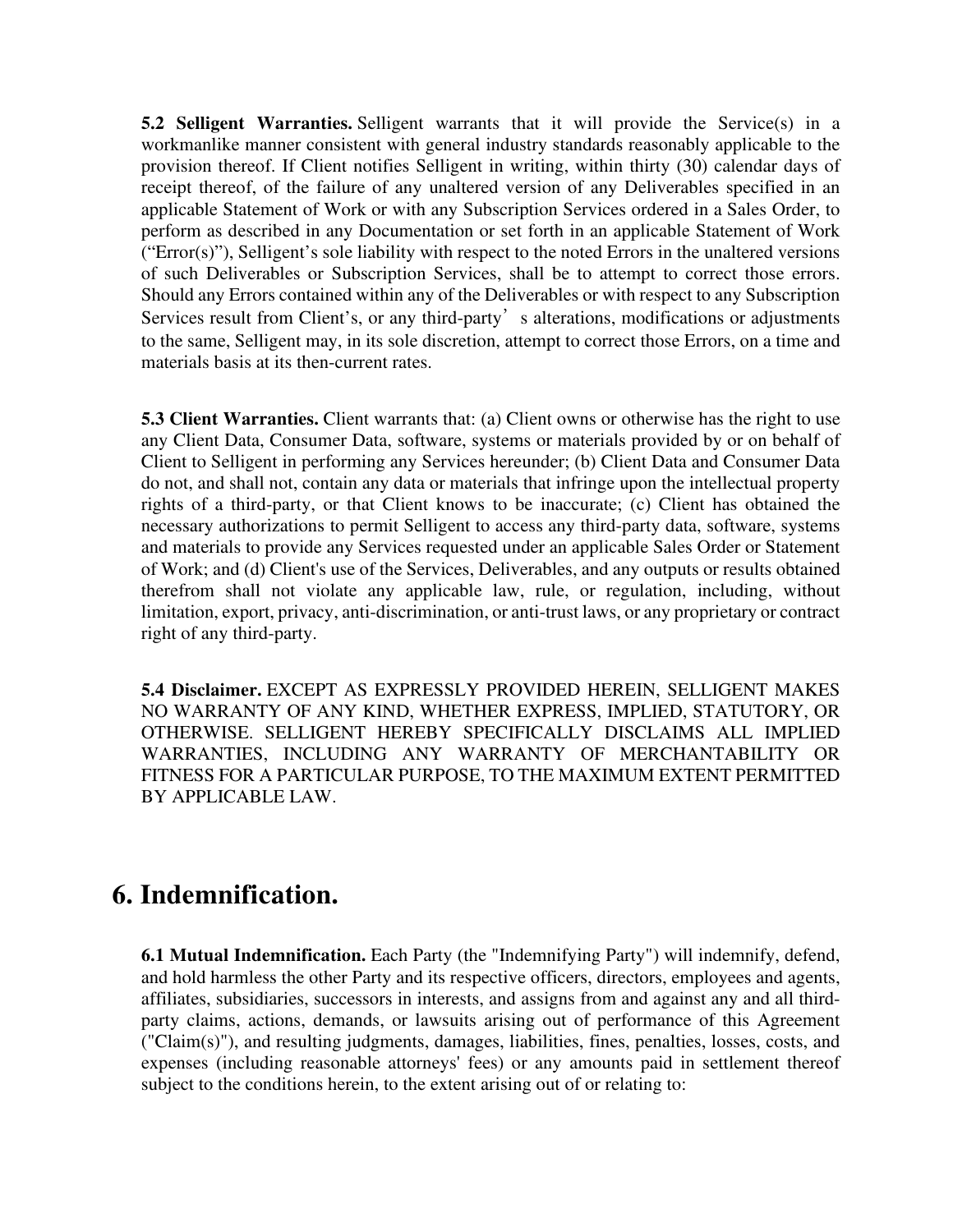- a. the gross negligence or willful misconduct of the Indemnifying Party; or
- b. any act or omission by the Indemnifying Party that results in personal injury or death.

**6.2 Indemnification by Selligent.** Subject to this Agreement and the limitations set forth in Section 7, Selligent shall defend, indemnify and hold Client and its respective officers, directors, employees and agents, affiliates, subsidiaries, successors in interests, and assigns harmless against any loss or damage incurred in connection with any Claims made or brought against Client by a third-party (i) alleging that the use of the Service(s) as contemplated hereunder infringes any third-party patents(s), copyright(s), or trademark(s) registered in the United States, as of the Effective Date of Sales Order No. 1, or misappropriates such thirdparty(ies')'s trade secret(s), or (ii) against any damages, penalties, and fines resulting solely from Selligent's failure to comply with applicable law or with the provisions of Section 4.7; provided, that Client (a) promptly gives written notice of the Claim to Selligent (but only to the extent that delay in giving notice materially prejudices Selligent's ability to fulfill its obligations under this Section); (b) gives Selligent sole control of the defense and settlement of the Claim; and (c) provides to Selligent, at Selligent's cost, all reasonable assistance. The Client may also choose to participate in the defense of such Claims at Client's sole cost and expense. Selligent's obligations under this Section 6.1 shall be Client's sole remedy for any of the above infringement, misappropriation, and data breach claims and actions. Selligent's obligations under this Section 6.2 shall not apply if the alleged infringement or misappropriation is based on the Client Data or results from use of the Services in conjunction with any other platform, product or service, or unlicensed activities or use of the Services in violation of this Agreement by the Client or its Users. In the event a Claim under this Section 6.2 is made or in Selligent's reasonable opinion is likely to be made, Selligent may, at its sole option and expense: (i) procure for Client the right to continue using the Services under the terms of this Agreement; (ii) replace or modify the Services to be non-infringing; or (iii) if the foregoing options are not reasonably available, Selligent may terminate this Agreement and refund to Client all prepaid, unused Fees.

**6.3 Indemnification by Client.** Subject to this Agreement, Client shall defend, indemnify and hold Selligent and its respective officers, directors, employees and agents, affiliates, subsidiaries, successors in interests, and assigns harmless against any loss or damage (including reasonable attorneys' fees) incurred in connection with Claims made or brought against Selligent by a third-party alleging that the Client Data or Client's illegal or unauthorized use of the Service(s) infringes the rights of, or has otherwise harmed, a third-party; provided, that Selligent (a) promptly gives written notice of the Claim to Client (but only to the extent that delay in giving notice materially prejudices Client's ability to fulfill its obligations under this Section 6.3); (b) gives Client sole control of the defense and settlement of the Claim (provided that Client may not settle or defend any Claim unless it unconditionally releases Selligent of all liability); and (c) provides to Client, at Client's cost, all reasonable assistance.

## **7. Limitation of Liability.**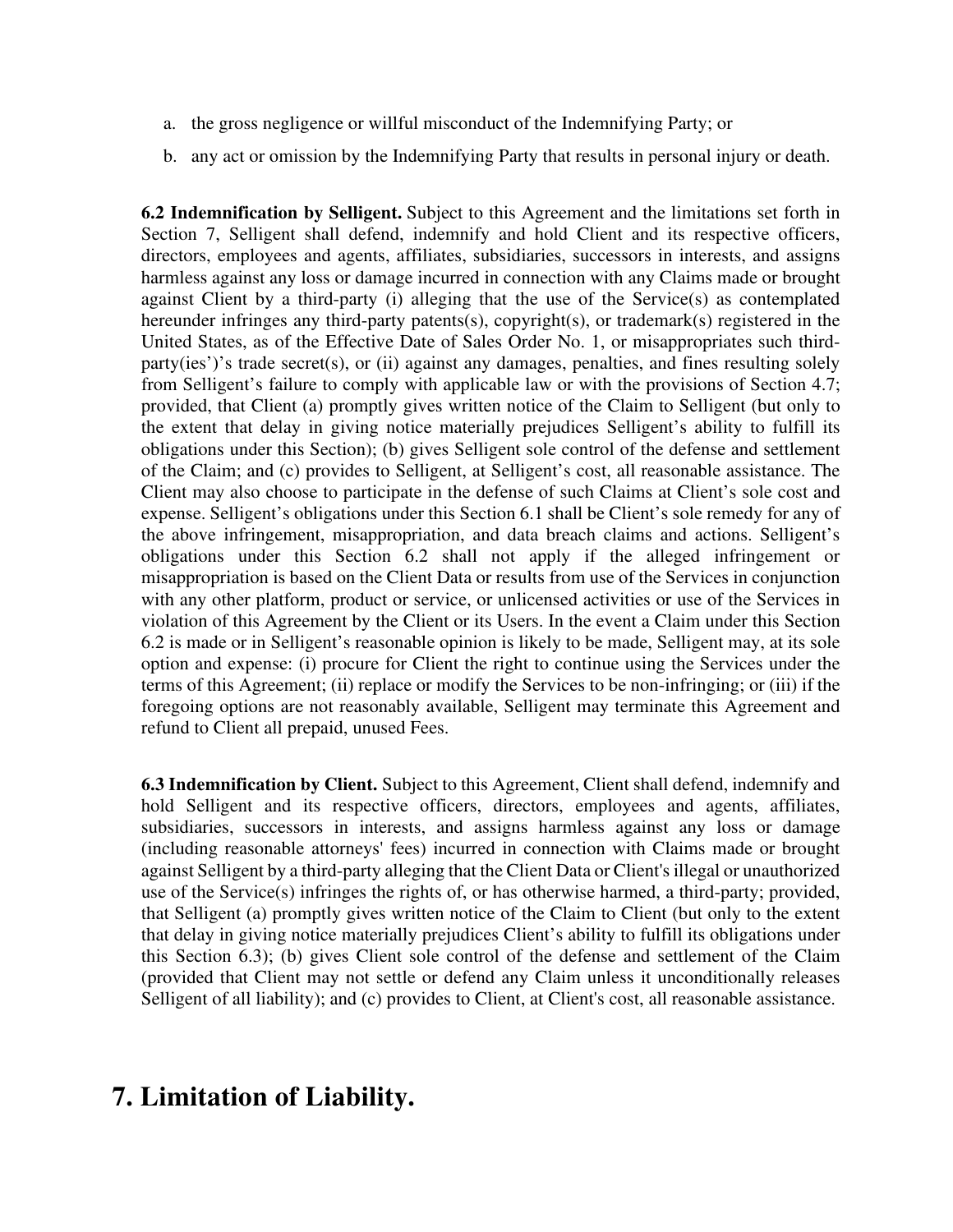**7.1 Limitation of Liability.** EXCEPT FOR THE INDEMNIFICATION OBLIGATIONS UNDER SECTION 6.1, THE INDEMNIFICATION OBLIGATIONS UNDER SECTION 6.3; AND CLIENT'S VIOLATION OF SECTION 2.3, 2.4, OR 2.5 OF THIS AGREEMENT, IN NO EVENT SHALL EITHER PARTY'S AGGREGATE LIABILITY ARISING OUT OF OR RELATED TO THIS AGREEMENT, WHETHER IN CONTRACT, TORT OR UNDER ANY OTHER THEORY OF LIABILITY, EXCEED THE AGGREGATE AMOUNTS PAID AND PAYABLE BY CLIENT TO SELLIGENT, IN THE TWELVE (12) MONTHS PRECEDING THE FIRST EVENT GIVING RISE TO THE LIABILITY.

**7.2 Exclusion of Consequential and Related Damages.** IN NO EVENT SHALL EITHER PARTY, NOR SELLIGENT'S THIRD-PARTY HOSTING PROVIDER(S), HAVE ANY LIABILITY TO THE OTHER FOR ANY LOST PROFITS (EXCLUDING ANY FEES OWED TO SELLIGENT BY CLIENT UNDER THIS AGREEMENT), REVENUES, LOSS OF USE, COSTS OF PROCUREMENT OF SUBSTITUTE GOODS OR SERVICES, GOODWILL, OR FOR ANY INDIRECT, SPECIAL, INCIDENTAL, PUNITIVE, OR CONSEQUENTIAL DAMAGES HOWEVER CAUSED AND WHETHER IN CONTRACT, TORT, OR UNDER ANY OTHER THEORY OF LIABILITY, WHETHER OR NOT THE PARTY HAS BEEN ADVISED OF THE POSSIBILITY OF SUCH DAMAGE. THIS SECTION SHALL NOT BE CONSTRUED TO PROHIBIT A SELLIGENT CLAIM FOR DAMAGES ALLEGING ANY SUCH BASES DUE TO VIOLATION OF THE PROPRIETARY RIGHTS SECTION (COPYING, ETC.) WHICH SELLIGENT ASSERTS ARE DIRECT, AND NOT INDIRECT DAMAGES.

#### **8. Publicity.**

Subject to Client's prior written approval (e-mail is deemed sufficient), Selligent may use Client's name, tradename(s), trademark(s), and/or logo(s) in Selligent's client list identifying all or a material representation of Selligent's clients. Client agrees to participate in the development of at least one (1) case study and/or white paper for publication on Selligent's website and/or other media outlets, and Client agrees to serve as a commercial reference client and/or to provide a testimonial for Selligent and its Services. Selligent agrees not to alter the name or logo presentation as provided by Client in any such list, nor to state or imply any endorsement of Selligent by Client.

### **9. Term & Termination.**

**9.1 Term of Agreement.** This Agreement shall take effect on the effective date of Sales Order No. 1 ("Effective Date") and shall remain in force so long as there is at least one active Service Order in place, unless earlier terminated in accordance with this Section 9. Each Service shall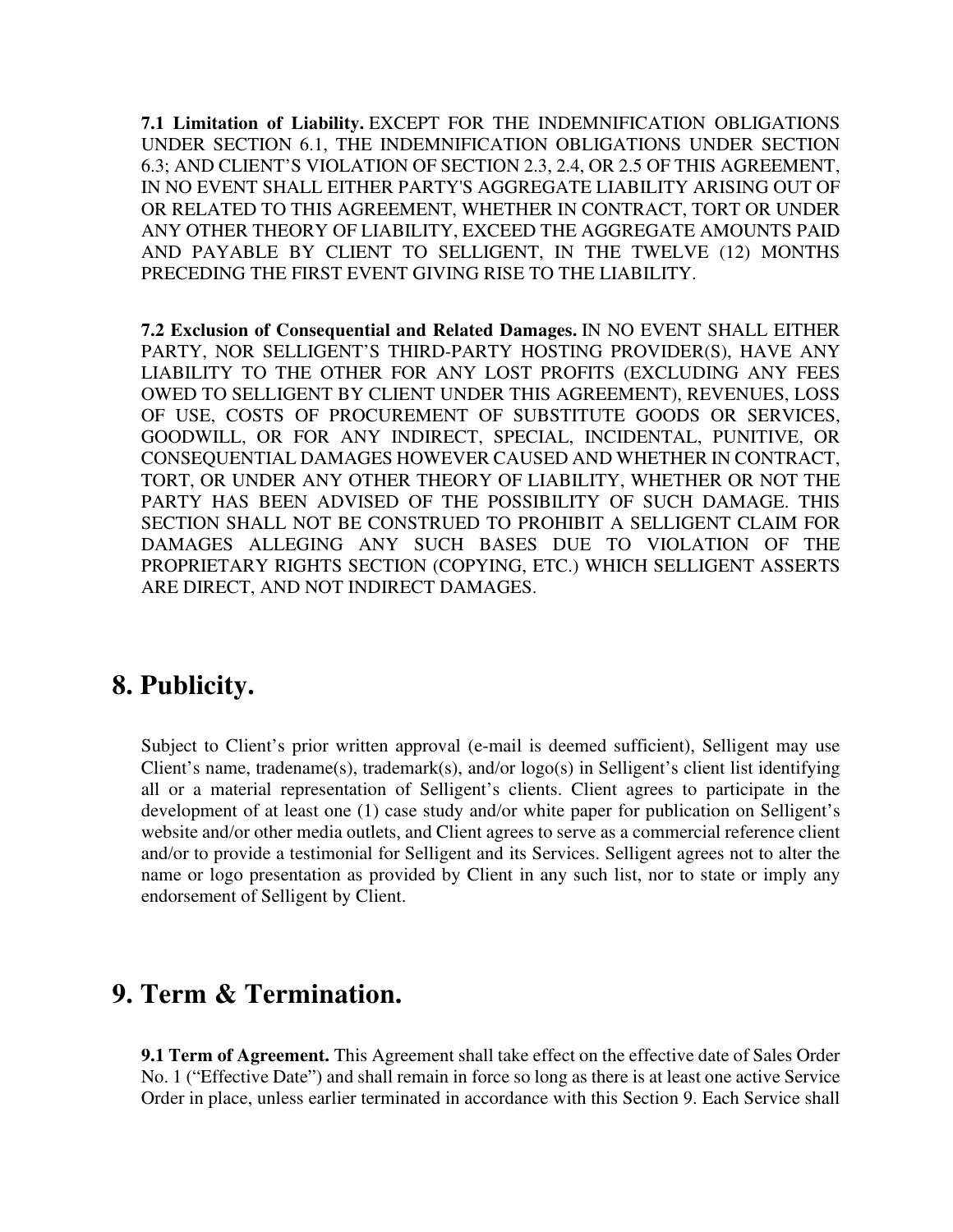be sold in a minimum of one (1) year increments. All Service Orders will automatically renew at the end of each term for an additional term of the same duration (each a "Renewal Term"), unless either party gives the other notice of non-renewal at least ninety (90) calendar days before the end of the then-current term. Renewals will automatically apply to all Services listed in any applicable Sales Order.

**9.2 Termination for Cause.** A party may terminate this Agreement for cause: (i) upon thirty (30) calendar days written notice of a material breach (other than non-payment which is not subject to a thirty (30) day cure and is due when scheduled) to the other party if such breach remains uncured at the expiration of such period; or (ii) if the other party becomes the subject of a petition in bankruptcy or any other proceeding relating to insolvency, receivership, liquidation or assignment for the benefit of creditors. Subject to such prior written notice, Selligent reserves the right to deactivate Client's passwords and/or login credentials, and/or to block access to the Services for as long as Client remains in breach of its contractual obligations (including its payment obligations), and Client will be solely responsible for any and all consequences resulting from such blocking and/or deactivation, without possibility of recourse against Selligent. Selligent may terminate this Agreement if, at any time, Client becomes or is acquired by a competitor of Selligent's. Upon any termination for cause by Client, Selligent shall refund Client any prepaid Fees for the remainder of the subscription term after the effective date of termination.

**9.3 Termination for failure to meet the Platform Availability Objective.** Client may terminate the Agreement if Platform Availability Objective, as defined and provided for in Exhibit A, results in Selligent's failure to meet the Service Levels for three (3) consecutive months. Should Client elect to terminate the Agreement under this Section 9.3, Client must provide written notice to Selligent of its intent to terminate within thirty (30) days of the end of the third month in which the failure to meet the Service Level occurred; otherwise, Client waives this right of termination for the applicable period. In the event of such termination, Selligent's sole exposure and liability shall be to refund to Client any prepaid but unused fees remaining on Client's account, if any.

**9.4 Outstanding Fees.** Termination shall not relieve Client of its obligation to pay any Fees accrued and/or payable prior to the effective date of termination.

**9.5 Return of Client Data.** Subject to Sections 3.3 and 4.6 above, and upon written request by Client made within ten (10) calendar days prior to the effective date of termination or expiration of this Agreement, Selligent will return to Client, any and all Client Data through FTPS or SFTP. The format in which such data will be returned will be in Selligent format, or any other format that can be run on industry standard, commercially available, software. All complaints relating to the return of the data must be notified to Selligent in writing within five (5) business days of the return, failing which any such claims will be dismissed. After termination of the Agreement, Selligent shall have no obligation to maintain or provide Client Data and shall thereafter, in due course, delete all Client Data in its systems or otherwise in its possession or control.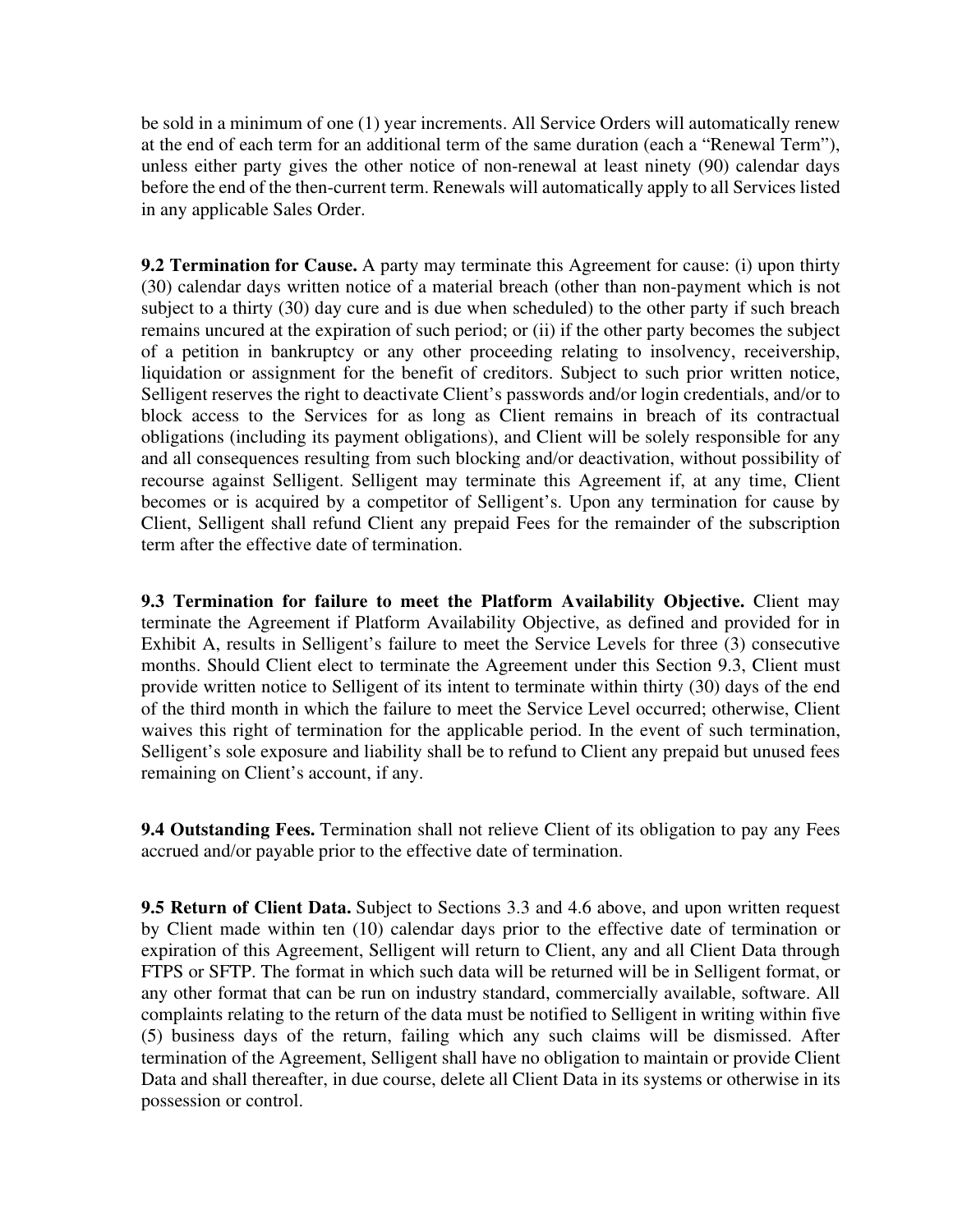**9.6 Transition Assistance.** Commencing sixty (60) calendar days prior to the expiration of this Agreement or any Sales Order thereof, or commencing upon any notice of termination of the Agreement or Sales Order, as applicable (except for a termination for cause by Selligent pursuant to Section 9.2), Selligent shall provide to Client termination assistance and migration services to facilitate Client's orderly transition from the Software and/or Services to Client 's alternate service provider as designated by Client ("Transition Assistance"). Such Transition Assistance will be provided to Client on a time and materials basis, at Selligent's then current billing rates for such services.

**9.7 Surviving Provisions.** The following provisions shall survive any termination or expiration of this Agreement: Sections 1, 2, 3, 4, 6, 7, 9.4, 9.5, 9.6, 9.7 and 10.

### **10. General Provisions.**

**10.1 Nature of Relationship.** Client and Selligent understand, acknowledge and agree that they are independent contractors, and nothing in this Agreement is intended to create a partnership, agency, fiduciary, joint venture or employment relationship.

**10.2 Entire Agreement.** This Agreement, as defined herein, constitutes the entire agreement between the parties relating to subject matter hereof and supersedes all prior or simultaneous agreements, discussions, negotiations and statements, written or oral.

**10.3 Other Documents.** No terms, provisions or conditions of any purchase order, acknowledgement or other business form that Client may use in connection with a Service Order or the purchase of any Services will have any effect on the rights, duties or obligations of the parties hereunder, or otherwise modify, this Agreement, regardless of any failure of Selligent to object to any such terms, provisions or conditions. Except as otherwise provided in Sections 6.2, 9.2, or under Exhibit A, Services Orders are non-cancelable, non-refundable, and non-returnable.

**10.4 Governing Law; Venue.** This Agreement shall be governed by and construed in accordance with the internal laws of the State of California, USA, without reference to conflict of laws principles. The parties hereby submit and consent to the personal and exclusive jurisdiction of courts located in the County of Santa Clara, State of California. The rights and obligations of the parties under this Agreement shall not be governed by the 1980 U.N. Convention on Contracts for the International Sale of Goods; rather such rights and obligations shall be governed by and construed under the internal laws of the State of California, including its Uniform Commercial Code. Any claim before a court in connection with this Agreement may only be initiated by either signatory, within one (1) year of the date on which the facts giving rise to such claim are known or should have been known by the claimant.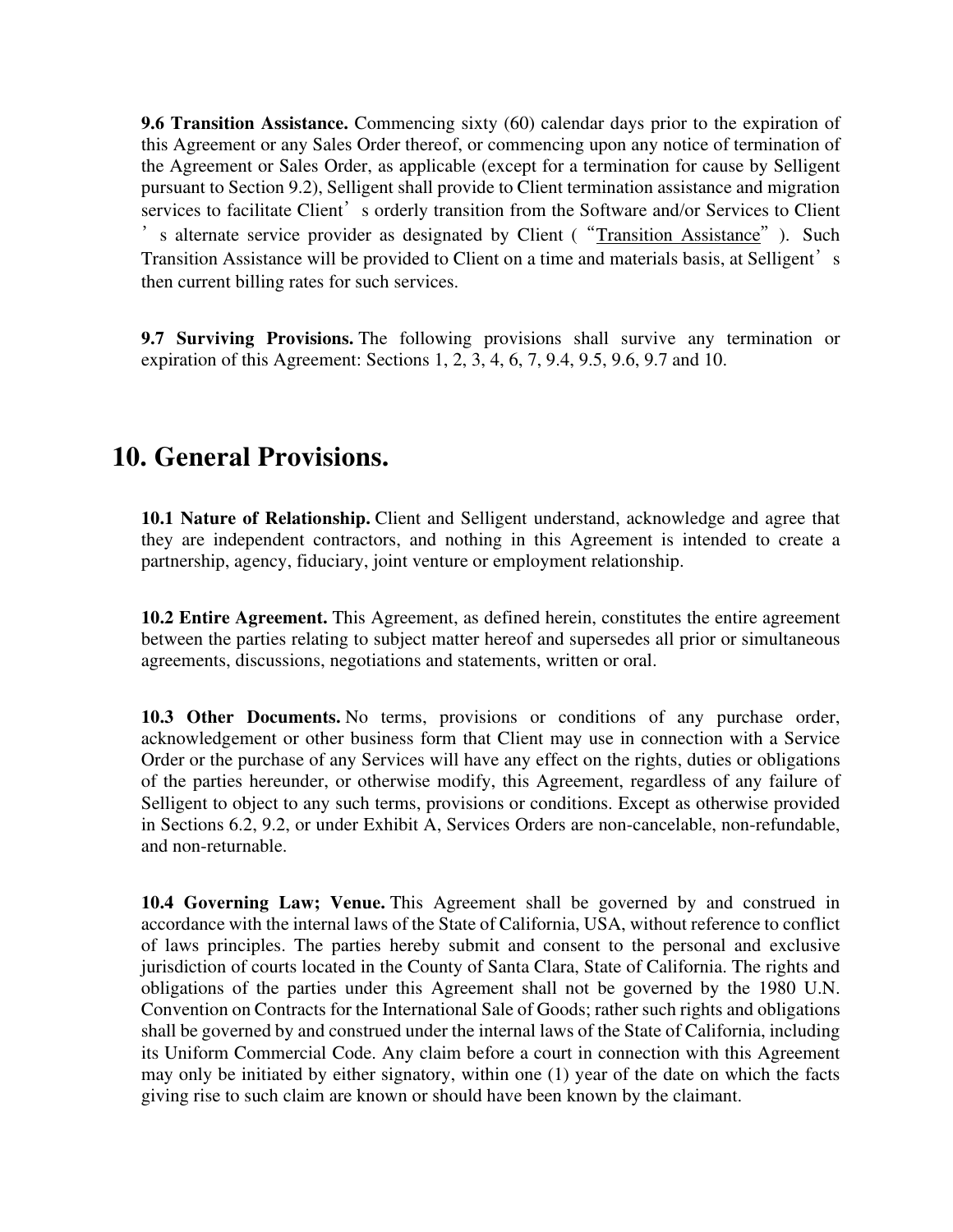**10.5 Export Control.** Each party warrants that it will comply with the Export Administration Regulations and other United States laws and regulations governing exports in effect from time to time.

**10.6 Foreign Corrupt Practices Act.** Under the U.S. Foreign Corrupt Practices Act and Selligent's policies regarding foreign business practices, Client and its employees and agents shall not directly or indirectly make an offer, payment, promise to pay, or authorize payment, or offer a gift, promise to give, or authorize the giving of anything of value for the purpose of influencing an act or decision of an official of any government or the U.S. Government (including a decision not to act) or inducing such a person to use his influence to affect any such governmental act or decision in order to assist Client in obtaining, retaining or directing any such business.

**10.7 Government Approvals.** Client warrants to the best of its knowledge that no consent, approval or authorization of, or designation, declaration or filing with, any governmental authority is required in connection with the valid execution, delivery and performance of this Agreement.

**10.8 U.S. Government Licensees.** If Client is a United States government agency or order a Service pursuant to a government contract or with government funds, then as defined in FAR section 2.101, DFAR section 252.227-7014(a)(1) and DFAR section 252.227-7014(a)(5) or otherwise, all Service(s) provided in connection with this Agreement are "commercial items," "commercial computer software" and/or "commercial computer software documentation." Consistent with DFAR section 227.7202 and FAR section 12.212, any use, modification, reproduction, release, performance, display, disclosure or distribution thereof by or for the US government shall be governed solely by the terms of this Agreement and shall be prohibited except to the extent expressly permitted by the terms of this Agreement. Client shall ensure that each copy used or possessed by or for the United States government is labeled to reflect the foregoing.

**10.9 Force Majeure.** Neither party shall incur any liability to the other on account of any loss, claim, damage, or liability to the extent resulting from any delay or failure to perform all or any part of this Agreement (except for payment), if and to the extent such delay or failure is caused, in whole or in part, by events, occurrences, or causes beyond the control and without any negligence on the part of the party seeking protection under this Section. Such events, occurrences, or causes shall include, without limitation, acts of God, strikes, lockouts, riots, acts of war, terrorism, earthquake, fire or explosions, but the inability to meet financial obligations is expressly excluded.

**10.10 Audit.** Upon thirty (30) calendar days prior written notice, not more than once per calendar year, and subject to any confidentiality obligations owing to any third-parties, Selligent shall make available such financial and technical records to permit Client to verify Selligent's compliance with the terms of this Agreement. Client will conduct any audits in a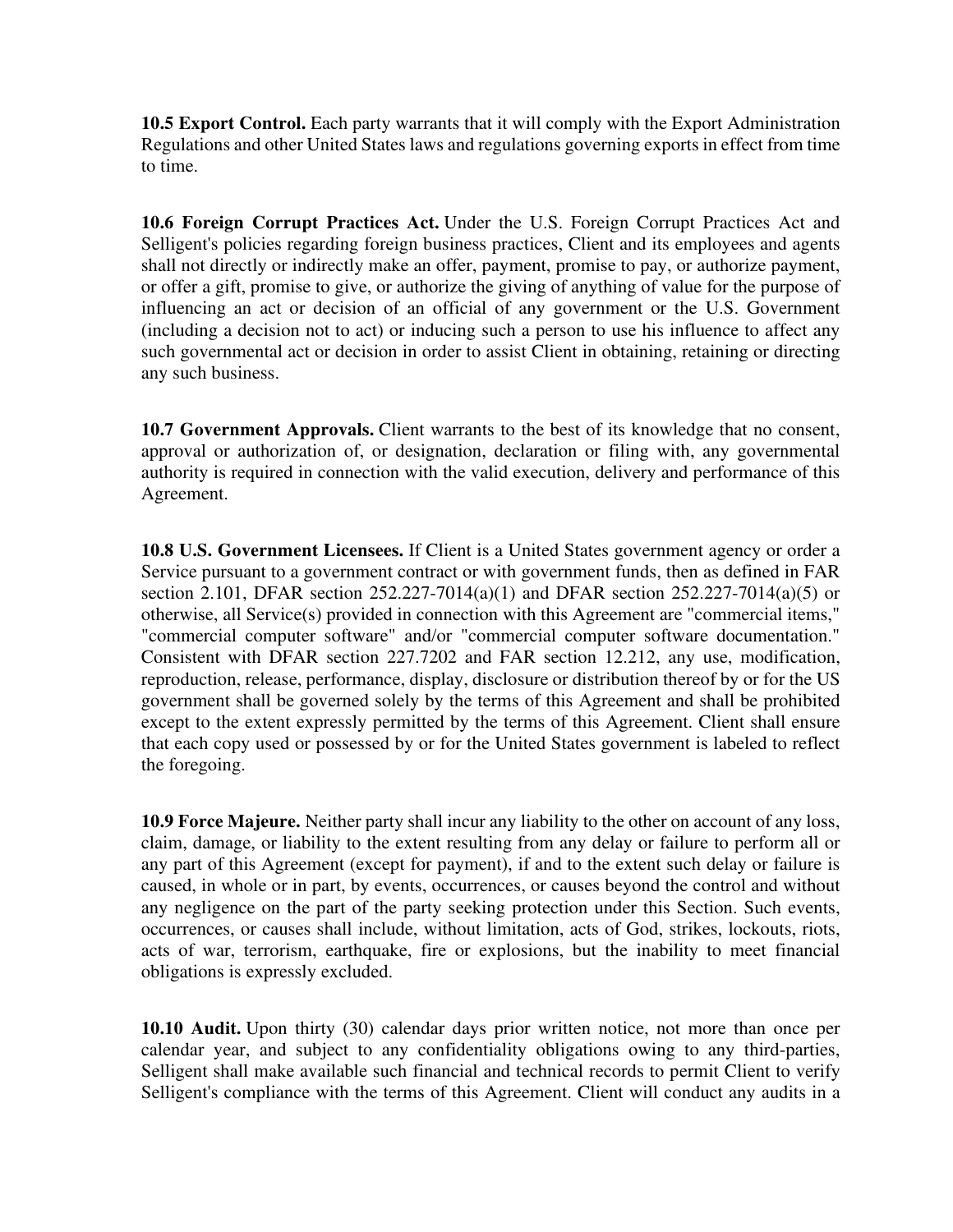way to avoid unreasonable interference with Selligent's normal business operations and in accordance with the terms of Section 3 of Exhibit A.

**10.11 Compliance.** Client acknowledges the Service(s) may include a monitoring component to track usage and agrees not to impede, disable or otherwise undermine such monitoring component's operation or its transmission of data to Selligent.

**10.12 Successors and Assigns; Assignment.** The parties acknowledge that the licenses granted hereunder are personal to Client. Except as provided for elsewhere in this Agreement, neither this Agreement nor any rights or obligations of either Party arising hereunder may be assigned or transferred without the prior written consent of the other Party, such consent not to be unreasonably withheld or delayed. If a Party provides a commercially reasonable basis for withholding consent to an assignment under this Section 10.12, said non-consenting Party may terminate this Agreement upon ninety (90) calendar days prior written notice to the other Party. Notwithstanding the foregoing, each party may assign this Agreement in connection with a merger, reorganization, or sale of all or substantially all of the assets of the assigning party or sale of sufficient stock to constitute a change of control. This Agreement shall be binding on the parties' respective successors and permitted assigns.

**10.13 Amendment; Severability.** This Agreement may be amended or supplemented only in a writing signed by duly authorized representatives of both parties. If any provision of this Agreement is held invalid or unenforceable for any reason, the remaining provisions shall continue in full force without being impaired. Client and Selligent shall replace any invalid provision with a valid one that most closely approximates the intent and economic effect of the invalid provision.

**10.14 Waiver.** Any waiver of the provisions of this Agreement or of a party's rights or remedies under this Agreement must be in writing to be effective. Any such waiver shall constitute a waiver only with respect to the specific matter described in such writing and shall in no way impair the rights of the party granting such waiver in any other respect or at any other time. The waiver by either of the parties hereto of a breach or of a default under any of the provisions of this Agreement shall not be construed as a waiver of any other breach or default of a similar nature, or as a waiver of any of such provisions, rights or privileges hereunder. The rights and remedies herein provided are cumulative and none is exclusive of any other, or of any rights or remedies that any party may otherwise have at law or in equity. Failure, neglect, or delay by a party to enforce the provisions of this Agreement or its rights or remedies at any time, shall not be construed and shall not be deemed to be a waiver of such party's rights under this Agreement and shall not in any way affect the validity of the whole or any part of this Agreement or prejudice such party's right to take subsequent action.

**10.15 Feedback.** Client agrees that Selligent, or its agents, may freely use, disclose, reproduce, license, distribute, or otherwise exploit in any manner any feedback, comments, or suggestions Client or its Users may post in any forums or otherwise provide to Selligent about the Services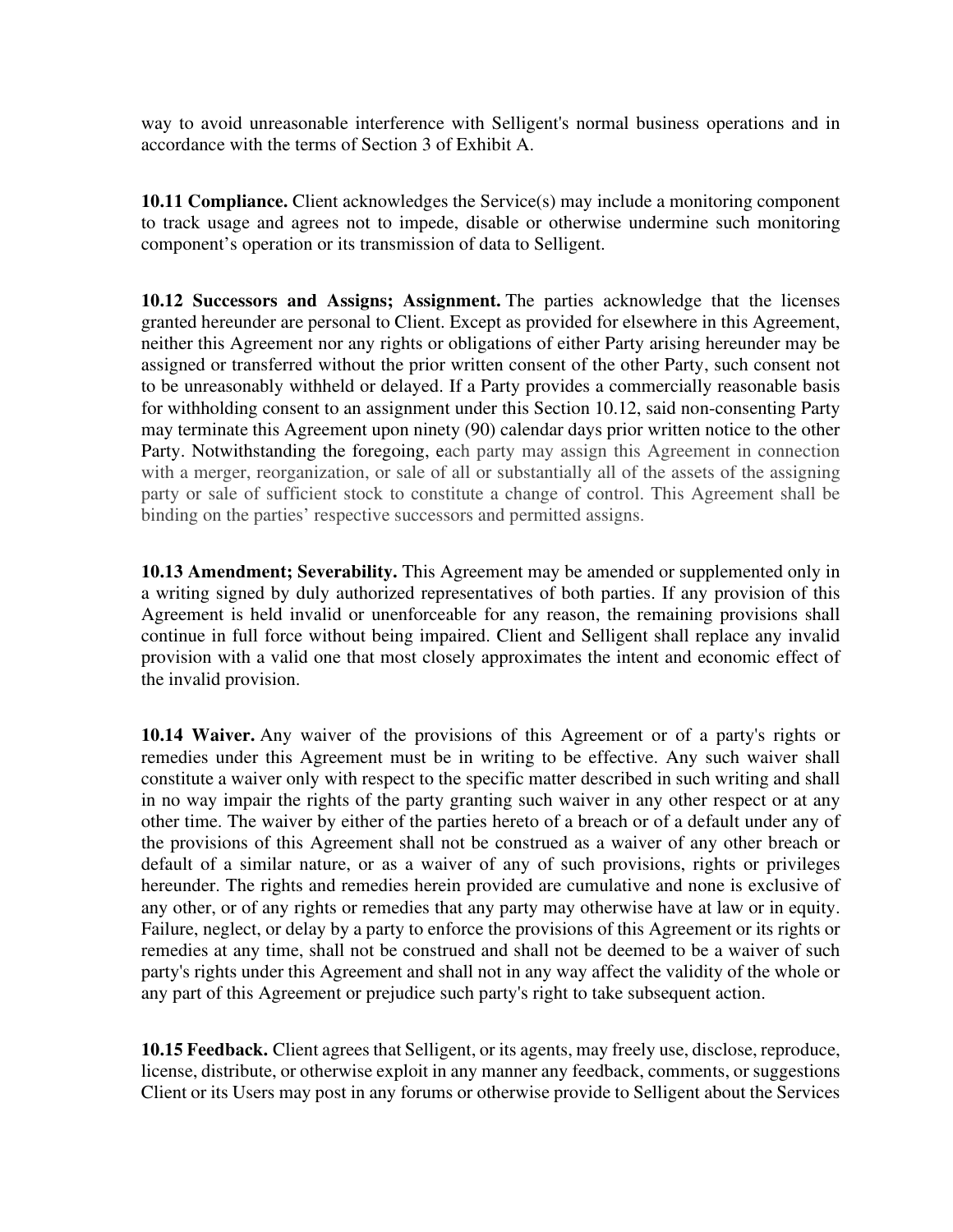and Software without any obligation to Client or its Users, restrictions of any kind (including on account of any intellectual property rights), and without any obligation of compensation to Client, its Users and/or any third-party.

**10.16 Non-Solicitation.** During the term of this Agreement and for a period of six (6) months after its expiration, neither party shall, directly or indirectly, solicit any current employee of the other party who has directly participated in the performance of this Agreement. In the event of a breach of this section, the non-defaulting party may, within thirty (30) calendar days following its written notice of such breach, claim from the defaulting party compensation in the amount of twelve (12) months of the applicable employee's most recent compensation rate as an employee of the non-defaulting party. The foregoing shall not apply to individuals hired as a result of the use of an independent employment agency (so long as the agency was not directed to solicit a particular individual) or as a result of the use of a general solicitation (such as a newspaper advertisement or digital posting) not specifically directed to employees of the other party.

**10.17 Notices.** Any notice required or permitted under this Agreement or required by law must be in writing and be (i) delivered in person, (ii) sent by first class registered mail, or air mail, as appropriate, or (iii) sent by reputable overnight courier, in each case properly posted and fully prepaid to the address of the applicable party identified herein as of the Effective Date, or to such other address of such party as may be later designated in writing in accordance with this Section. Notices shall be considered to have been given at the time of actual delivery in person, three (3) business days after deposit in the mail as set forth above, or one (1) day after delivery to an overnight air courier service, provided in each case that delivery in fact is effected. E-mail notice may be given to noticed e-mail addresses and are effective on dispatch, provided one of the above methods is also initiated on such same date and delivery of such other method is thereafter in fact effectuated. Client must notify Selligent of any changes to its Client contact, accounts payable, and Authorized Support Contact Information, within seven (7) calendar days of any change thereto.

**10.18 Construction; Titles and Subtitles; Counterparts.** In this Agreement, unless it says otherwise: (a) reference to a person includes a legal person (such as a limited company) as well as a natural person; (b) reference to "including" in this Agreement shall be treated as being by way of example and shall not limit the general applicability of any preceding words; (c) reference to any legislation shall be to that legislation as amended, extended or re-enacted from time to time and to any subordinate provision made under that legislation; (d) reference to one party giving notice to the other party shall mean notice in writing; (e) references to clauses or schedules shall be to those in this Agreement; (f) the titles and subtitles used in this Agreement are used for convenience only and shall not be considered in construing or interpreting this Agreement; and (g) this Agreement shall be executed via execution of a Sales Order in duplicate counterparts, each of which shall be enforceable against the parties actually executing such counterparts, and both of which together shall constitute the same instrument.